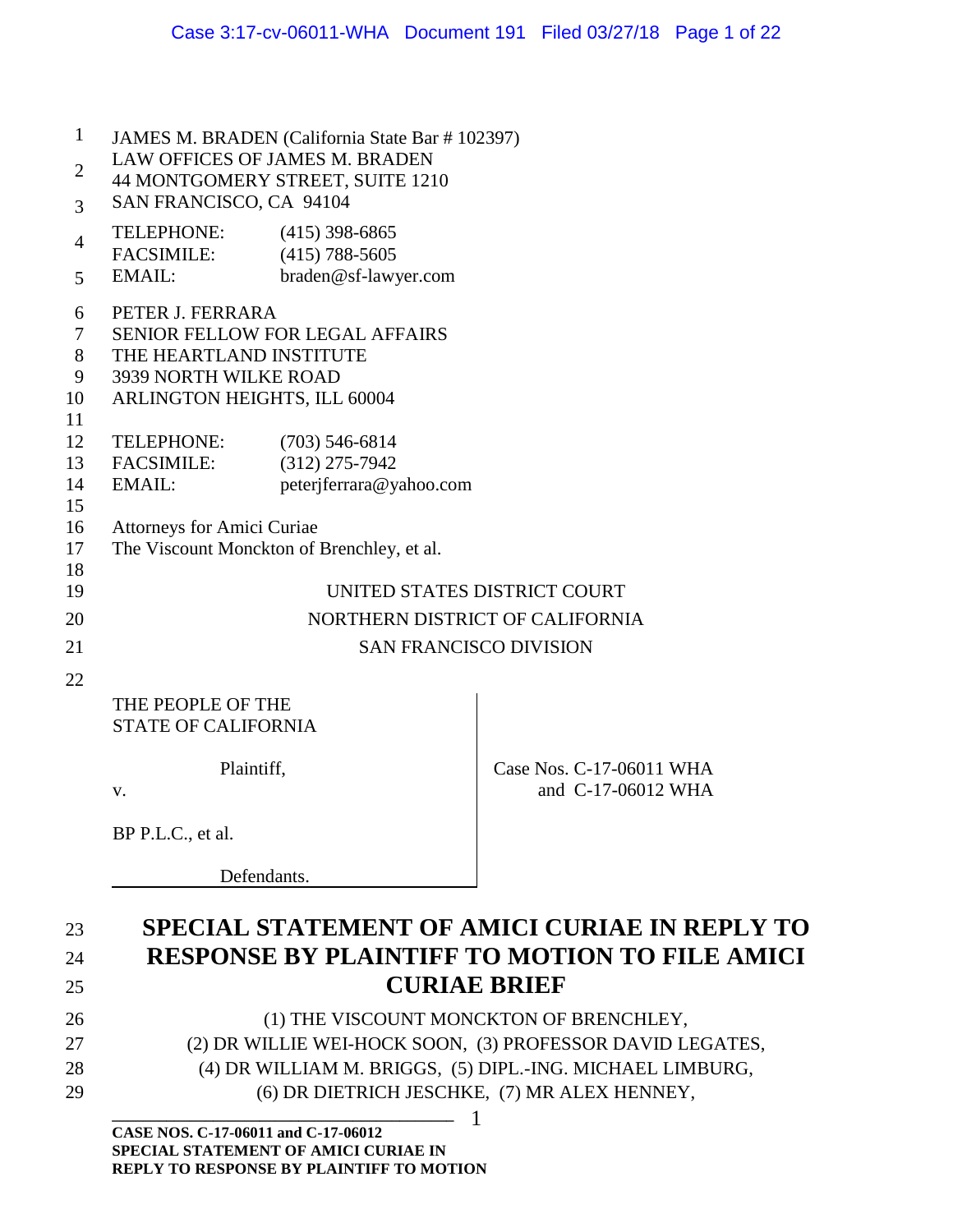| $\mathbf{1}$   | (8) MR JOHN WHITFIELD, AND (9) MR JAMES MORRISON                                                   |  |  |
|----------------|----------------------------------------------------------------------------------------------------|--|--|
| $\mathbf{2}$   | I.                                                                                                 |  |  |
| 3              | <b>INTRODUCTION</b>                                                                                |  |  |
| $\overline{4}$ | On March 16, 2018, the above-listed persons filed their Motion for Leave to File an Amici          |  |  |
| 5              | Curiae Brief in Support of Defendants.                                                             |  |  |
| 6              | On March 20, 2018, Plaintiff filed its Response to the Motion, which styled itself a               |  |  |
| 7              | "Statement of Non-Opposition", but in substance set forth points and arguments that could support  |  |  |
| $8\,$          | denial of the Motion, or the Court's ignoring the Amici Brief even after formally granting the     |  |  |
| 9              | Motion for Leave to file it. Plaintiff's content also was utterly tendentious, inflammatory,       |  |  |
| 10             | defamatory, and outrageous.                                                                        |  |  |
| 11             | Because of that objectionable content, we immediately proceeded to draft a Reply Brief in          |  |  |
| 12             | support of the Motion. Our second draft was being reviewed by these amici when the Court pre-      |  |  |
| 13             | empted that work by issuing, on March 23, 2018, its Order granting the Motion for Leave to File    |  |  |
| 14             | our Amici Curiae brief. This, of course, mooted the need for a Reply Brief.                        |  |  |
| 15             | But the Court's Order did not moot the desirability and indeed necessity of our adapting           |  |  |
| 16             | the draft Reply Brief into this Special Statement in response to Plaintiff's objectionable filing. |  |  |
| 17             | After all, as noted above, Plaintiff had taken care to state its nominal Non-Opposition to our     |  |  |
| 18             | Motion, a position that could be expected to result in the Court's almost certainly granting the   |  |  |
| 19             | Motion. Indeed, the Court stated at the tutorial on March 21, 2018 that a filed statement of Non-  |  |  |
| 20             | Opposition by Plaintiff, combined with Mr. Boutros' statement for the Defendants in open Court     |  |  |
| 21             | that they also did not oppose the filing of amicus briefs, apparently would cause the Court to     |  |  |
| 22             | automatically approve the amicus submissions. Transcript at p, 120, lines 12-21.                   |  |  |
|                |                                                                                                    |  |  |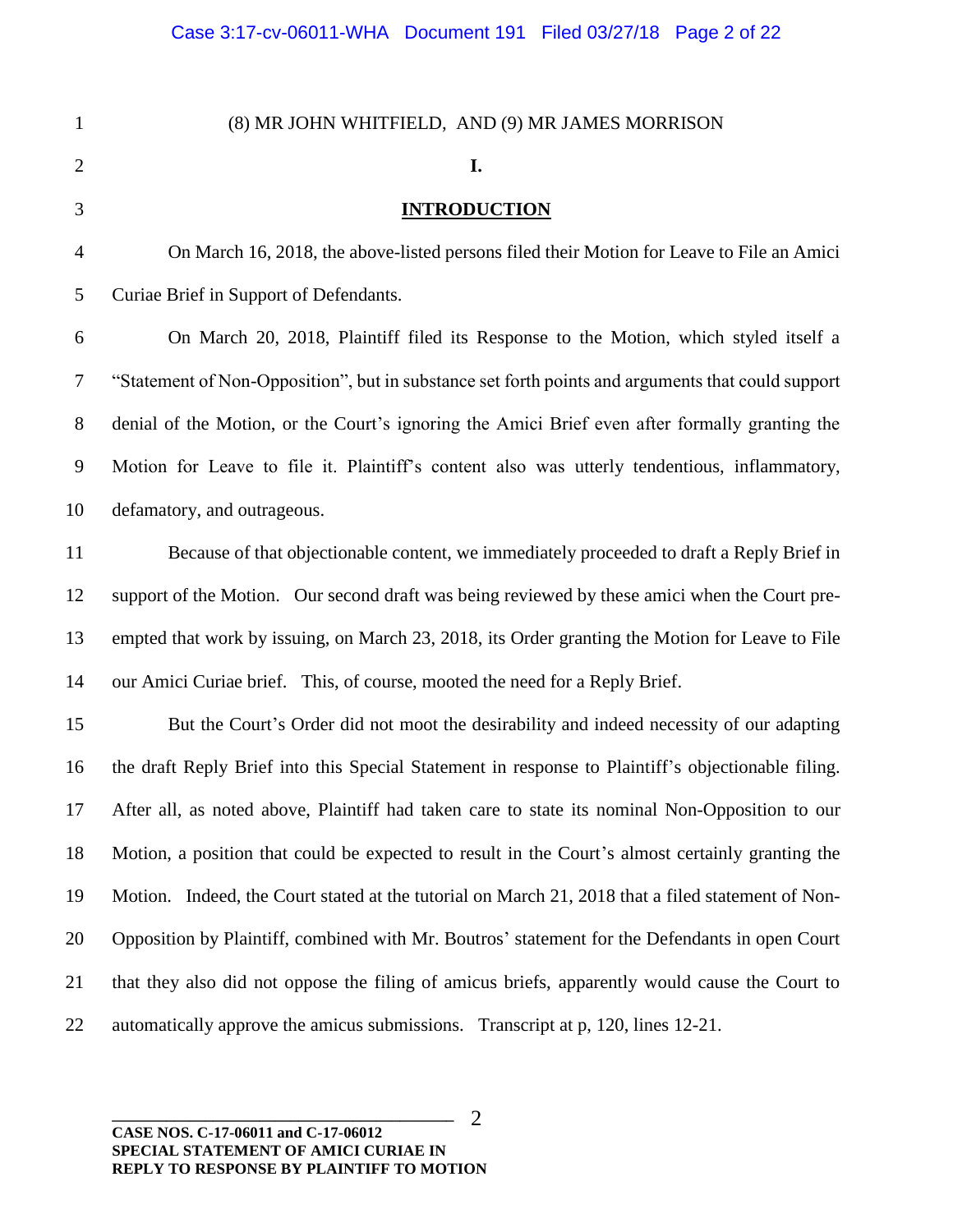## Case 3:17-cv-06011-WHA Document 191 Filed 03/27/18 Page 3 of 22

| $\mathbf{1}$   | Under best and proper practice, Plaintiff should have simply stated its Non-Opposition                          |  |
|----------------|-----------------------------------------------------------------------------------------------------------------|--|
| $\overline{2}$ | without elaboration, and left it at that, realizing that this position would inevitably cause the               |  |
| 3              | Motions to be granted. Because Plaintiff presumably was aware of this, its presumptive motive                   |  |
| $\overline{4}$ | in gratuitously adding its lengthy scurrilous and inflammatory material was to improperly sway                  |  |
| 5              | the Court's assessment of the merits of our brief once the Court approved its filing.                           |  |
| 6              | This constituted a de facto improper opposition brief on the merits prior to the Court's                        |  |
| 7              | issuing an Order calling for such briefs. And it was not only an improper and unauthorized brief,               |  |
| $8\phantom{.}$ | but also an utterly incompetent one precisely because it embarrassingly sank into the gutter of                 |  |
| 9              | personal invective and attack, not even genuffecting in the direction of a substantive response on              |  |
| 10             | the merits.                                                                                                     |  |
| 11             | Under these extraordinary circumstances, these amici believe they have no practical choice                      |  |
| 12             | but to submit this Special Statement in rebuttal, even though the Court has already granted our                 |  |
| 13             | Motion.                                                                                                         |  |
| 14             | II.                                                                                                             |  |
|                |                                                                                                                 |  |
| 15             | <b>SUMMARY</b>                                                                                                  |  |
| 16             | Plaintiff's response is conspicuously silent on the scientific merits of the two points of                      |  |
| 17             | science advanced in our proposed Amici Curiae brief. Instead, plaintiff implicitly admits its                   |  |
| 18             | inability to answer our two scientific points when it indulges in a vitriolic deluge of personal                |  |
| 19             | attacks on the integrity of <i>amici</i> . Plaintiff's allegations are untrue, unfair, or disproportionate. But |  |
| 20             | above all, they are utterly irrelevant to the scientific argument offered by <i>amici</i> , which stands or     |  |
| 21             | falls on its own merits.                                                                                        |  |
| 22             | In logic, the <i>argumentum ad hominem</i> – the attack upon the character of the man rather                    |  |
| 23             | than the character of his argument – was first described as a logical fallacy by Aristotle in his               |  |

**\_\_\_\_\_\_\_\_\_\_\_\_\_\_\_\_\_\_\_\_\_\_\_\_\_\_\_\_\_\_\_\_\_\_\_\_\_\_\_\_\_\_\_\_ CASE NOS. C-17-06011 and C-17-06012 SPECIAL STATEMENT OF AMICI CURIAE IN REPLY TO RESPONSE BY PLAINTIFF TO MOTION**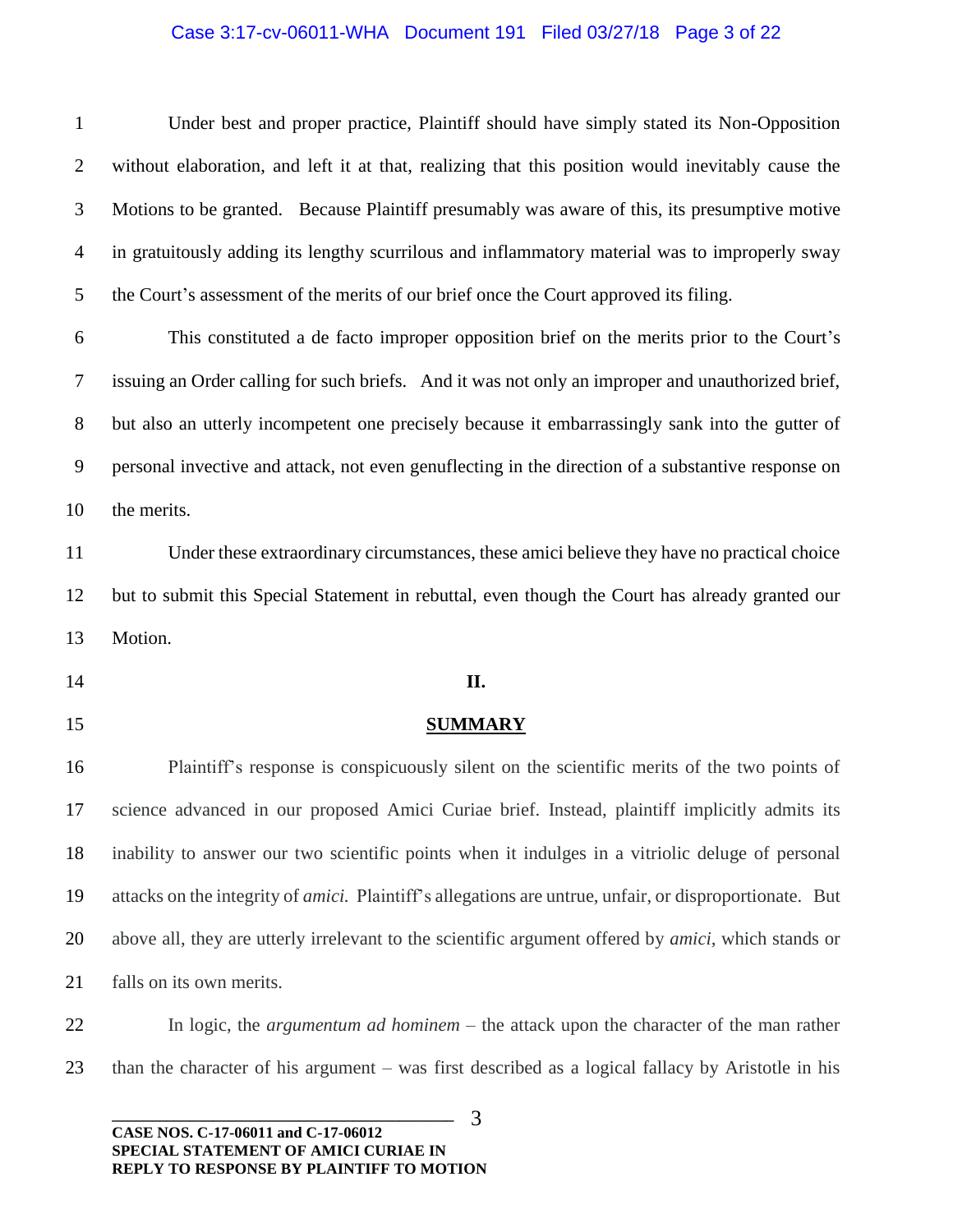#### Case 3:17-cv-06011-WHA Document 191 Filed 03/27/18 Page 4 of 22

 *Sophistical Refutations* some 2,500 years ago. *Argumentum ad hominem* is an infamous subspecies of *ignoratio elenchi*, the fundamental fallacy of not understanding how to conduct a fair and legitimate argument. That is because what matters scientifically is the quality of a scientist's research and the soundness of his scientific reasoning and argumentation, not his supposed character defects or his imagined sources of funding.

#### **III.**

- **ARGUMENT**
- Amici respond to Plaintiff's allegations as follows. The allegations are indented; *amici's*  responses are written full out to the margins.
- (A) Plaintiff says: … "the proposed *amici* are (with one exception) not climate 11 scientists ..."

#### **Response:**

 Amici are happy not merely to admit that this is true, but to embrace and champion that truth. The whole point of our amici brief is that climate scientists do not know what they are doing in a crucial area of science that actually is outside their expertise, which is knowledge of control systems and feedback in those systems. Climate scientists' ignorant mishandling of this crucial material requires intervention and correction by Engineers and Statisticians. Amici are able to supply that necessary expertise.

- Following is further information about the relevant qualifications and experience of *amici*,
- which expands upon the biographical information we provided in our Motion.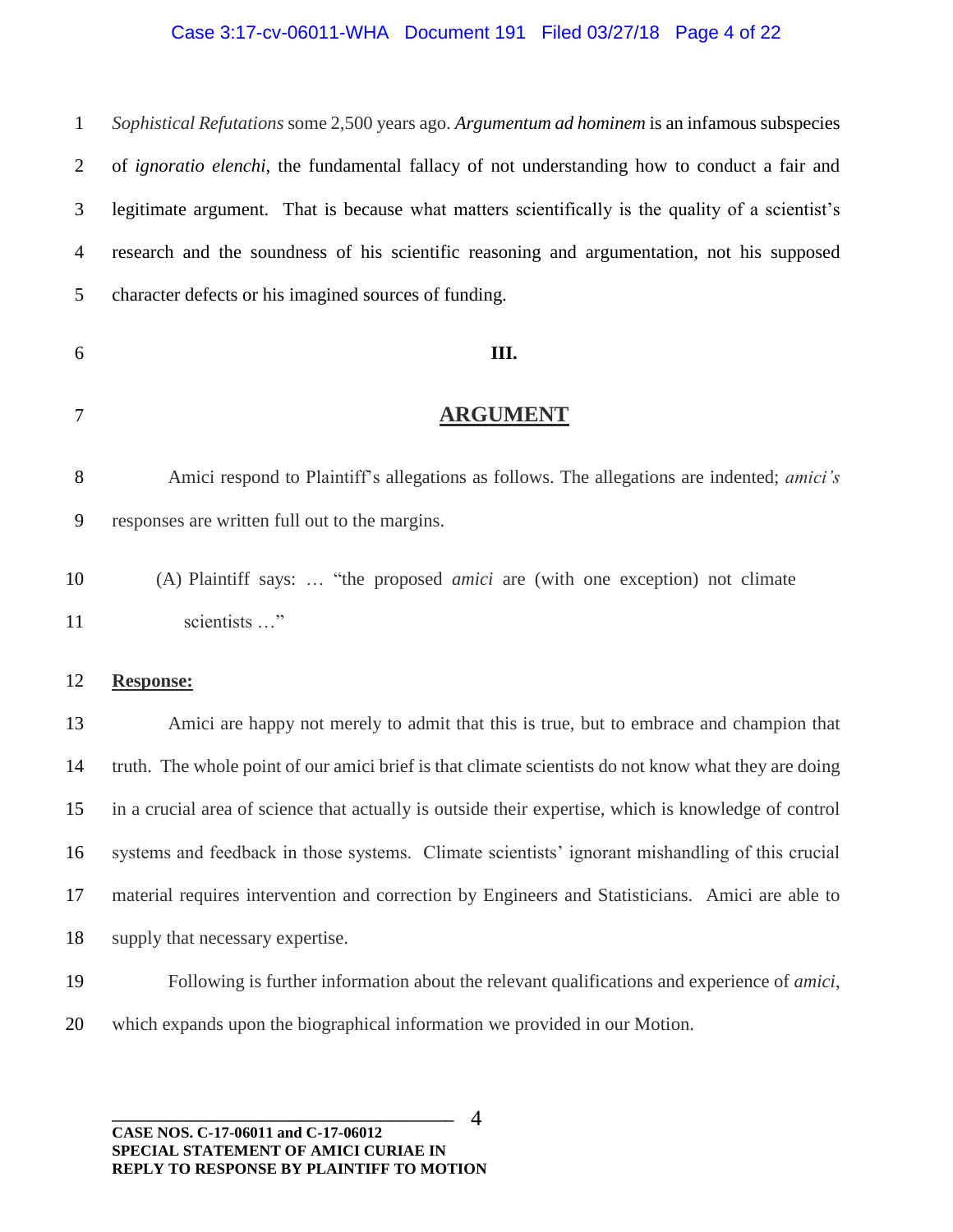#### Case 3:17-cv-06011-WHA Document 191 Filed 03/27/18 Page 5 of 22

 **Lord Monckton** received individual tuition in applied mathematics and in mathematical as well as formal logic as part of his Cambridge degree in Classical Architecture. He gave advice to the British Prime Minister on numerous scientific questions from 1982 to 1986 as one of the six members of the Prime Minister's Policy Unit at 10 Downing Street. Applied mathematics and logic are both skills that are, on any view, relevant to the two matters of science in the *amicus curiae* brief.

 Lord Monckton wrote the BASIC program (Exhibit A) that read down the comma- delimited text file compiled by Cook *et al.* (2013), byte by byte, to determine -- contrary to repeated false assertions by Cook *et al.* that 97.1% of 11,944 learned papers listed in their datafile as having been published in the journals of science on climate and related topics in the 21 years 1991-2011 had explicitly stated their support for the official "consensus" proposition to the effect that recent global warming was chiefly anthropogenic – that Cook *et al.* had themselves marked only 64 papers, or 0.5%, as having stated their support for that proposition.

 **Dr. Willie Soon** is an award-winning astrophysicist at the Harvard-Smithsonian Center for Astrophysics, where his work on the connection between solar variability and terrestrial climate is directly relevant to the scientific questions that *amici* have brought before the Court. Dr Soon has lectured on climate change throughout the world and has published several papers on it.

 **Dr David Legates** is the tenured Professor of Climatology in the University of Delaware, and is a former Delaware State Climatologist. He, too, has authored several papers on climate change and has lectured on the subject worldwide.

 **Dr William Briggs** is emeritus Professor of Statistics at the Weill Cornell Medical School at Cornell University, is the author of an important work on statistical uncertainty, and has contributed to the statistical element in *amici's* long-standing program of research into the climate-

**\_\_\_\_\_\_\_\_\_\_\_\_\_\_\_\_\_\_\_\_\_\_\_\_\_\_\_\_\_\_\_\_\_\_\_\_\_\_\_\_\_\_\_\_ CASE NOS. C-17-06011 and C-17-06012 SPECIAL STATEMENT OF AMICI CURIAE IN REPLY TO RESPONSE BY PLAINTIFF TO MOTION**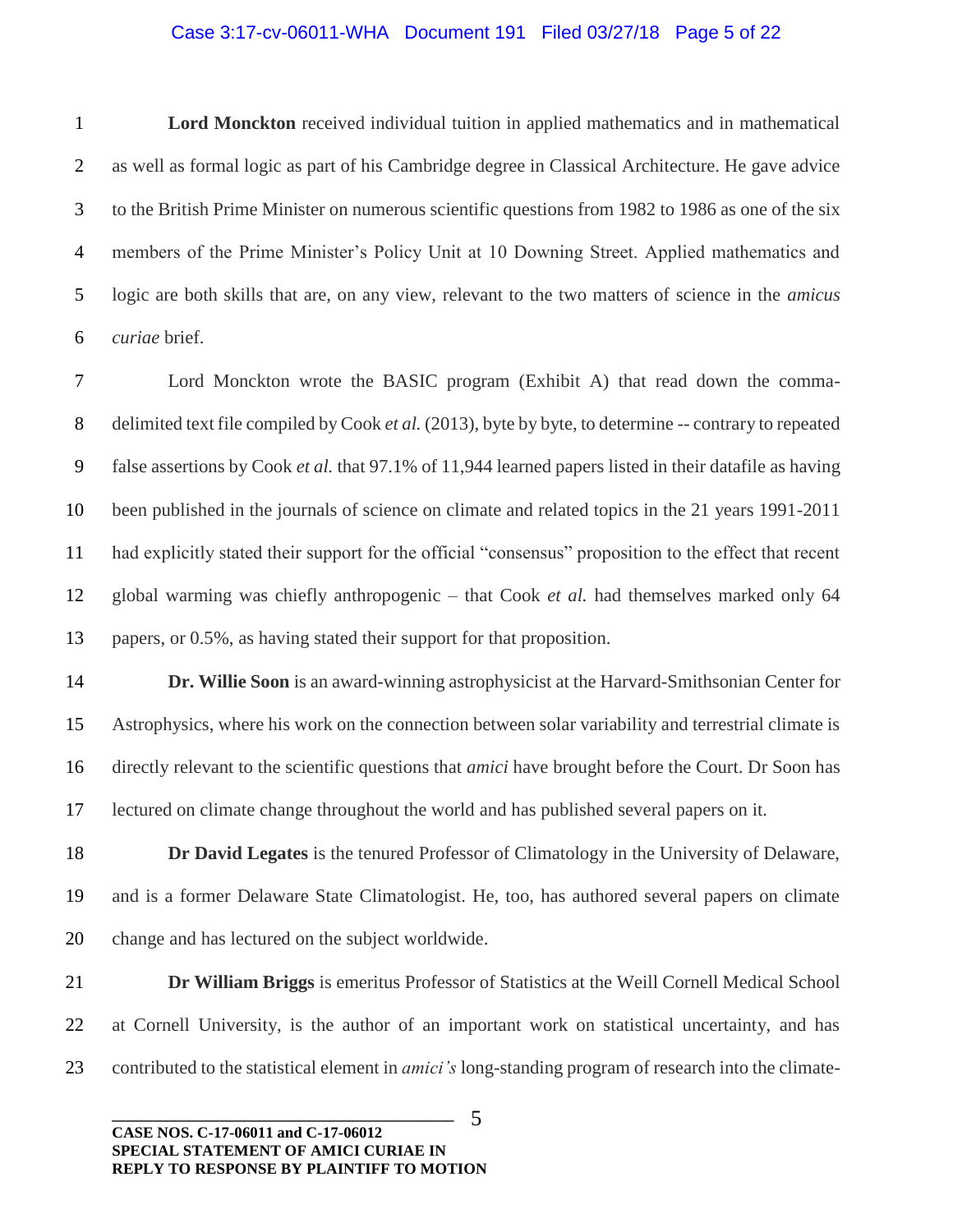#### Case 3:17-cv-06011-WHA Document 191 Filed 03/27/18 Page 6 of 22

 sensitivity or "how-much-warming" question. In particular, Dr. Briggs has verified that the uncertainty bounds in *amici's* papers on climate sensitivity are correctly derived.

 **Dipl.-Ing. Michael Limburg** holds a Diploma in electrical engineering and has theoretical as well as practical knowledge of feedback theory that is directly relevant to *amici's* second scientific point in their brief for the Court. Feedback theory is currently not well understood by climatologists. Owing to his deep knowledge and long experience in the theory of mensuration, Herr Limburg conducted in 2010 an in-depth climate-related project to research the quality and quantity of the systematic errors that appeared to have arisen in the historical measurement of local and regional temperature and sea-level data, directly affecting the calculation of trends in time- series for global mean temperature and global mean sea level. One result of this research was a peer-reviewed paper published in March 2014 in *Energy and Environment* under the title *New systematic errors in anomalies of global mean temperature time-series.*

 **Professor Dietrich Jeschke** is an adjunct Professor of Applied Control Theory in the University of Applied Sciences at Flensburg, Germany (where by convention he is referred to merely as "Doctor" until he obtains tenure in November 2018). His specialist knowledge of feedback theory is directly relevant to *amici's* second point. He greatly simplified *amici's*  argument by showing that the form of the zero-dimensional-model equation traditional in climate- sensitivity studies could be simply modified by replacing the temperature changes that served as input and output signals with absolute temperatures, thereby taking correct account of the feedback response to the emission temperature that would prevail at the Earth's surface in the absence of any greenhouse gases. Climatology had hitherto assumed, erroneously, that only a temperature change could induce a feedback response.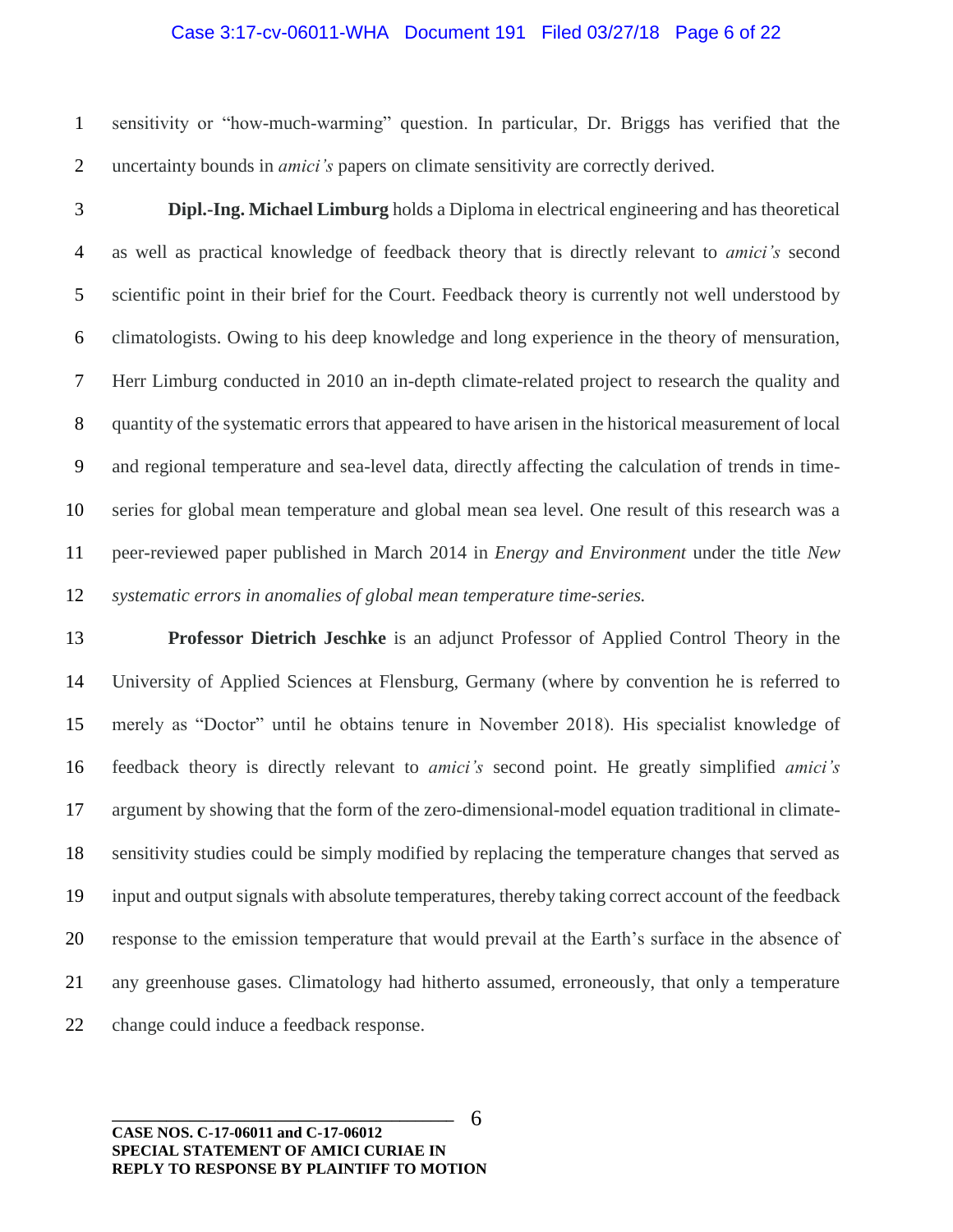#### Case 3:17-cv-06011-WHA Document 191 Filed 03/27/18 Page 7 of 22

 **Mr. Alex Henney** gained a first-class degree as bachelor of science in engineering; a Fulbright Scholarship and Master of Science in engineering from the University of Virginia, and a Master of Science (Econ.) from the London School of Economics. He was on the board of London Electricity, then advised on how to change the electric industry of England and Wales from a monopoly into a competitive market. He has advised on electric markets and regulation from Norway to New Zealand, as well as in the United States. In recent years he has studied the technical difficulties and high economic costs of attempting to decarbonise thermal based electric systems such as those in Britain, PJM (originally Pennsylvania, New Jersey, Maryland System), MISO (Midcontinent Independent System Operator), New York State, and New England. The issue of electricity generation, too, is of direct relevance. Indeed, in the tutorial held by the Court on March 21, 2018, the question of the impact of nuclear generation on net emissions of carbon dioxide from electricity generation was raised by the Court.

 **Mr. John Whitfield** is an electronics engineer who built a test circuit to simulate the operation of temperature feedback in the climate, since the principles of feedback mathematics are of universal application in dynamical systems on which feedbacks operate. On the basis of his design for the test circuit, a more sophisticated circuit was designed, constructed and operated at a national laboratory to confirm the results given in the second point of the *amicus* brief, and particularly the fact that, in a dynamical system in which feedback processes are present, even an unamplified input signal (i.e., the 255.4 K emission temperature in the climate) will induce a response to any nonzero feedback fraction.

 **Mr. James Morrison,** as an undergraduate at the University of East Anglia, recently received a high mark for a thesis offering a new and more reliable way of predicting the arrival of atmospheric rivers over California, and was able to pass to a California senator of his acquaintance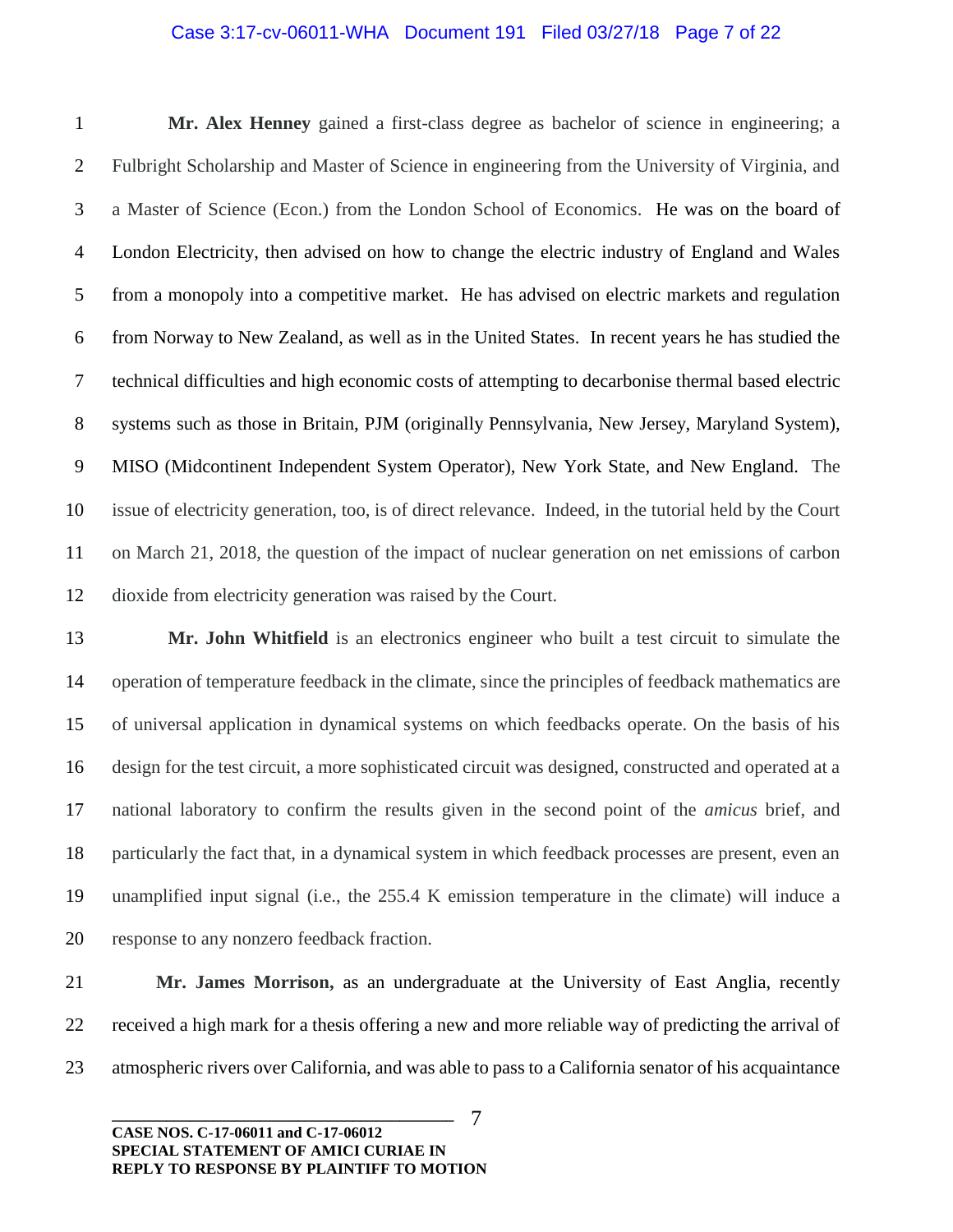#### Case 3:17-cv-06011-WHA Document 191 Filed 03/27/18 Page 8 of 22

 several weeks' warning of the formation and landfall of an atmospheric river over California in December 2017.

 The *amici* submit, therefore, that they possess among them the skills necessary to assist the Court in forming a view on whether and to what extent the two scientific points they have offered to the Court are meritorious. It was, therefore, unreasonable of Plaintiff to dismiss the *amici* on the spurious and inaccurate ground that only one of them is a climate scientist.

 All of them have relevant expertise. Moreover, the principal result that the *amici* offer to the Court in their brief is an error of feedback theory, from network analysis, a specialist field borrowed but not understood by climatology. Three of the amici are control-theory specialists who are able to provide this understanding.

 (B) Plaintiff says: "… the first four proposed *amici* (Monckton, Soon, Legates and Briggs) are … affiliated with [the] Heartland [Institute]; three are explicitly listed by Heartland as its "policy advisors". And Heartland has a well-known history of attacking scientific conclusions to gratify its corporate funders, including defendant Exxon Mobil Corporation. Between 1997 and 2006 Heartland reportedly received at least \$676,000 directly from Exxon or its predecessors or subsidiaries; at one time Heartland's "Government Relations Advisor" was apparently an Exxon executive. Heartland previously accepted money from Philip Morris, and its solicitations for more cash boasted about its prior attacks on the science on second- hand smoke and its publications like *Joe Camel Is Innocent.* Heartland is a veteran anti-science mercenary."

#### **Response:**

 The Heartland Institute has some 500 unpaid policy advisors. *Amici* have no knowledge of the Institute's funding. They note that Plaintiff appears to recognize that the Institute has received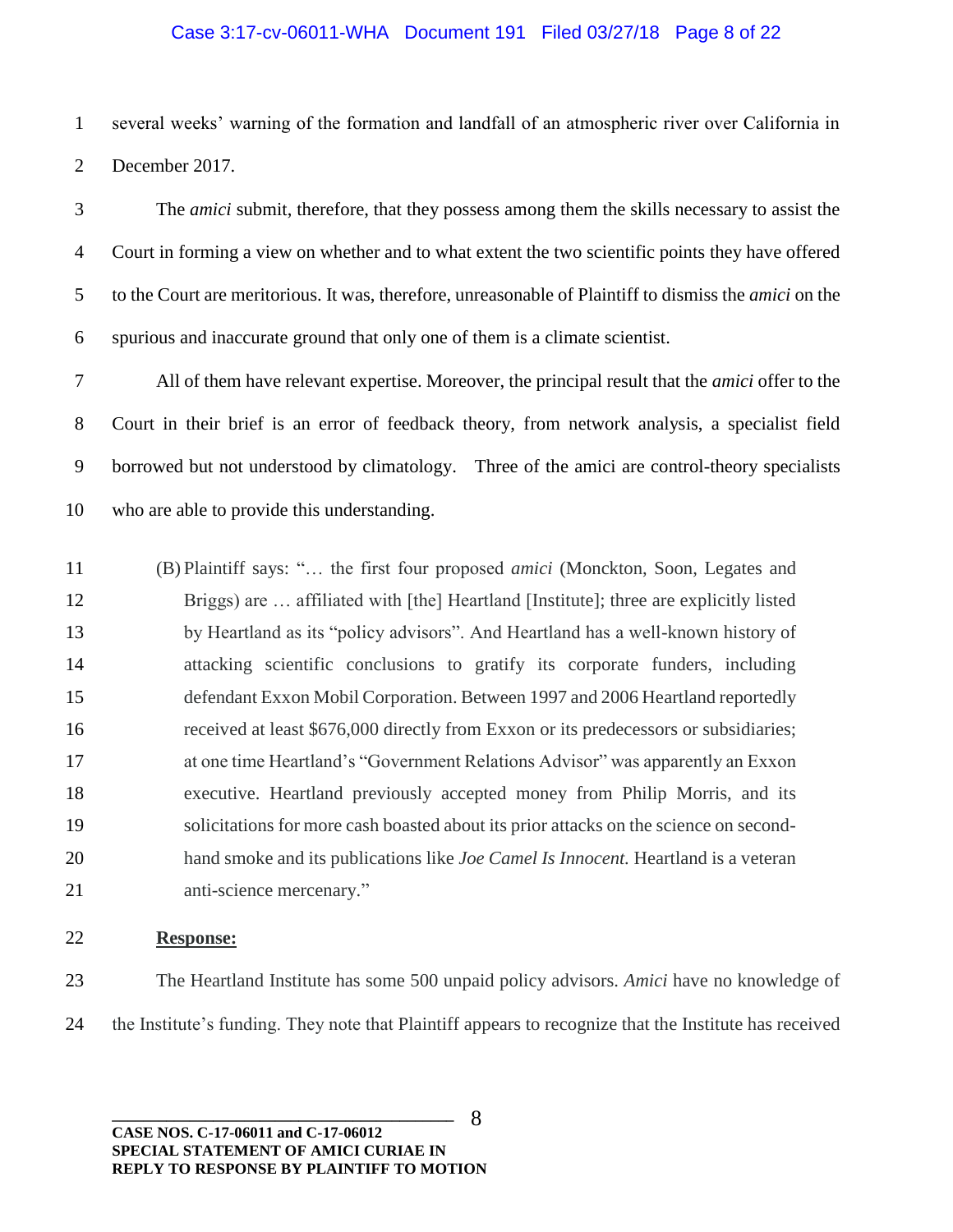#### Case 3:17-cv-06011-WHA Document 191 Filed 03/27/18 Page 9 of 22

 no funding from defendant Exxon Mobil Corporation for well over a decade. *Amici* have no knowledge whether any Exxon executives ever worked for the Institute.

 Likewise, we see no relevance to the climate question before the Court in Plaintiff's allegation that the Institute "accepted money from Philip Morris [a tobacco corporation] or that it had "boasted about its prior attacks on the science on second-hand smoke". *Amici* have no knowledge of whether second-hand smoke from cigarettes is dangerous to health. However, in case the Court believes this issue is in some fashion relevant, the following information may be of assistance.

 Lord Monckton met Professor Richard Doll at the Houses of Parliament in 1986. Professor Doll's epidemiological research on doctors who smoked had provided the first definitive evidence of the causative association between lung cancer and smoking – evidence that has since been amply confirmed. Professor Doll, however, told Monckton that the evidence of a danger to health from what was then called "passive" or "second-hand" smoking (i.e., being in the same room as smokers but not smoking oneself), and is now known as "environmental tobacco smoke", was not definitive.

 *Amici* are aware of a detailed judgment by the Federal District Court for the Middle District of North Carolina in 1998 reviewing the finding by the Environmental Protection Agency on environmental tobacco smoke that is still the principal evidence for an imagined health risk:

 "In conducting the ETS Risk Assessment, EPA disregarded information and made findings on selective information; did not disseminate significant epidemiologic information; deviated from its Risk Assessment Guidelines; failed to disclose important findings and reasoning; and left significant questions without answers. EPA's conduct left substantial holes in the administrative record. While so doing, EPA produced limited evidence; then claimed the weight of the Agency's research evidence demonstrates ETS causes cancer. Gathering all relevant information, researching, and disseminating findings were subordinate to EPA's demonstrating ETS a Group A carcinogen. EPA's conduct transgressed the general meaning of the Radon Research Act's operative language. … EPA's conduct of the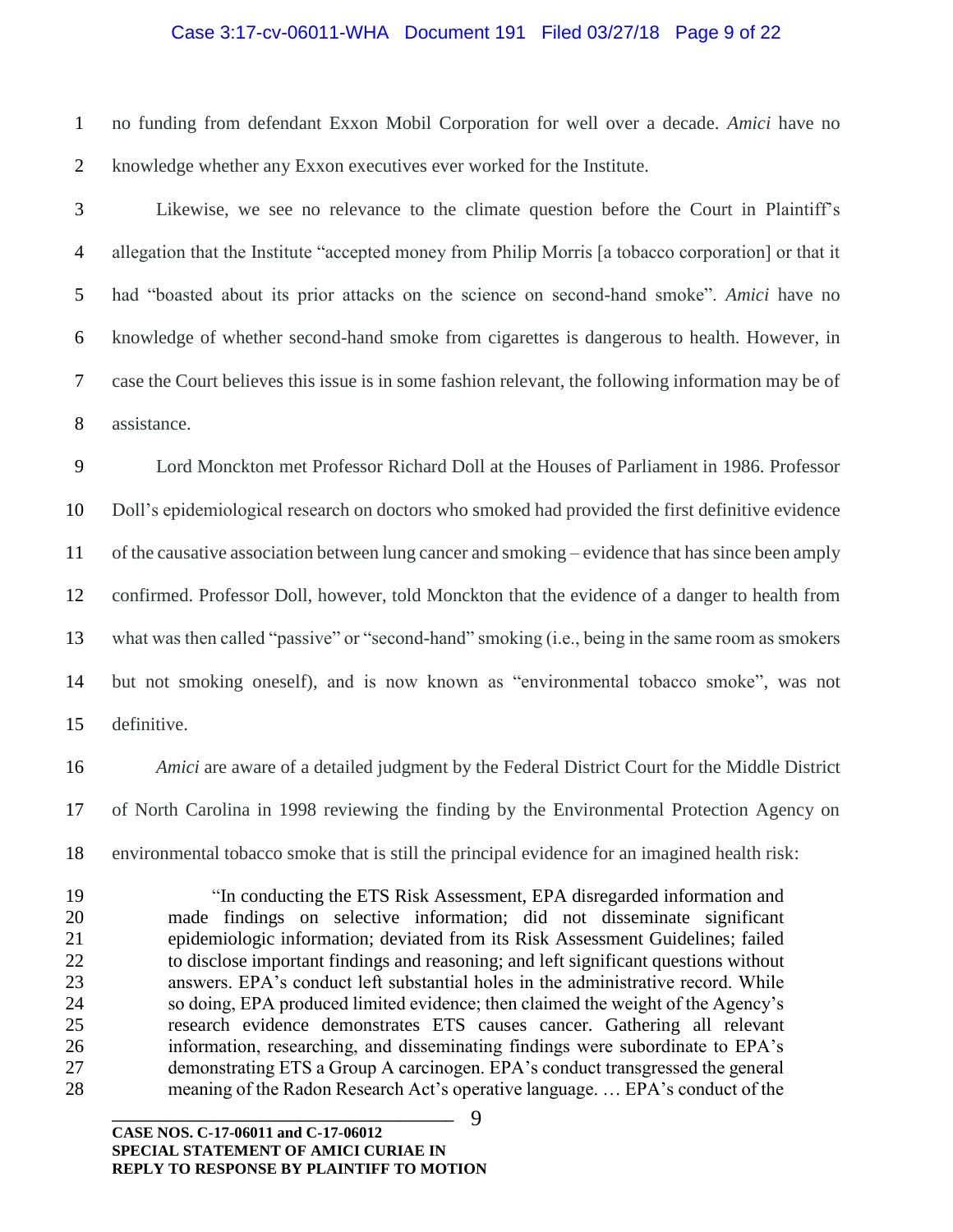## Case 3:17-cv-06011-WHA Document 191 Filed 03/27/18 Page 10 of 22

| $\mathbf{1}$<br>$\sqrt{2}$<br>3 | ETS Risk Assessment frustrated the clear Congressional policy underlying the<br>Flue-Cured Tobacco Co-Op. v. United States<br>Radon Research Act."<br>Environmental Protection Agency, 4 F.Supp.2d 435, 466 (M.D.N.C. 1998). |  |  |
|---------------------------------|------------------------------------------------------------------------------------------------------------------------------------------------------------------------------------------------------------------------------|--|--|
| $\overline{4}$                  | Therefore, Plaintiffs' assertion that the Heartland Institute was guilty of "attacks on the science on                                                                                                                       |  |  |
| 5                               | second-hand smoke" is unfair and prejudicial in that it is calculated falsely to imply that "the                                                                                                                             |  |  |
| 6                               | science" on that question is settled, and it does not reflect the fact, strongly evidenced in the North                                                                                                                      |  |  |
| $\overline{7}$                  | Carolina judgment against EPA, that there are two sides to this question, just as there are on climate                                                                                                                       |  |  |
| $8\,$                           | science.                                                                                                                                                                                                                     |  |  |
| 9                               | (C) Plaintiff says; " some of them have been paid directly or indirectly by the Defendants."                                                                                                                                 |  |  |
| 10                              | <b>Response:</b>                                                                                                                                                                                                             |  |  |
| 11                              | None of the <i>amici</i> has been paid by any of the defendants. Willie Soon's institution paid                                                                                                                              |  |  |
| 12                              | him a small share of a grant that it had negotiated with one of the Defendants. The institution, not                                                                                                                         |  |  |
| 13                              | the <i>amicus</i> , was the contracting party and received the bulk of the funds.                                                                                                                                            |  |  |
| 14                              | (D) Plaintiff says: "Willie Soon  is known to have accepted more than \$1.2                                                                                                                                                  |  |  |
| 15                              | million from the fossil-fuel industry, including Exxon and the American Petroleum                                                                                                                                            |  |  |
| 16                              | Institute (an organization supported by all Defendants directly or through their                                                                                                                                             |  |  |
| 17                              | predecessors and/or operating subsidiaries. As the New York Times has reported,                                                                                                                                              |  |  |
| 18                              | Soon's correspondence with his corporate funders "described many of his                                                                                                                                                      |  |  |
| 19                              | scientific papers as "deliverables" that he completed in exchange for their money.                                                                                                                                           |  |  |
| 20                              | For example, a 2008 "request for payment from Soon to Exxon has been published,                                                                                                                                              |  |  |
| 21                              | and in it Soon specifically names the climate research he performed in exchange                                                                                                                                              |  |  |
| 22                              | for the money. Soon's scientific papers repeatedly failed to disclose his conflict of                                                                                                                                        |  |  |
| 23                              | interest, a behaviour that his employer described as "inappropriate". Simply put,                                                                                                                                            |  |  |
| 24                              | Soon has received substantial sums of money for his climate "research" from                                                                                                                                                  |  |  |
| 25                              | Exxon, one of the parties to this action For years Soon took money from Exxon                                                                                                                                                |  |  |
| 26                              | and the American Petroleum Institute to write about climate change."                                                                                                                                                         |  |  |
|                                 | 10<br>CASE NOS. C-17-06011 and C-17-06012                                                                                                                                                                                    |  |  |

**SPECIAL STATEMENT OF AMICI CURIAE IN REPLY TO RESPONSE BY PLAINTIFF TO MOTION**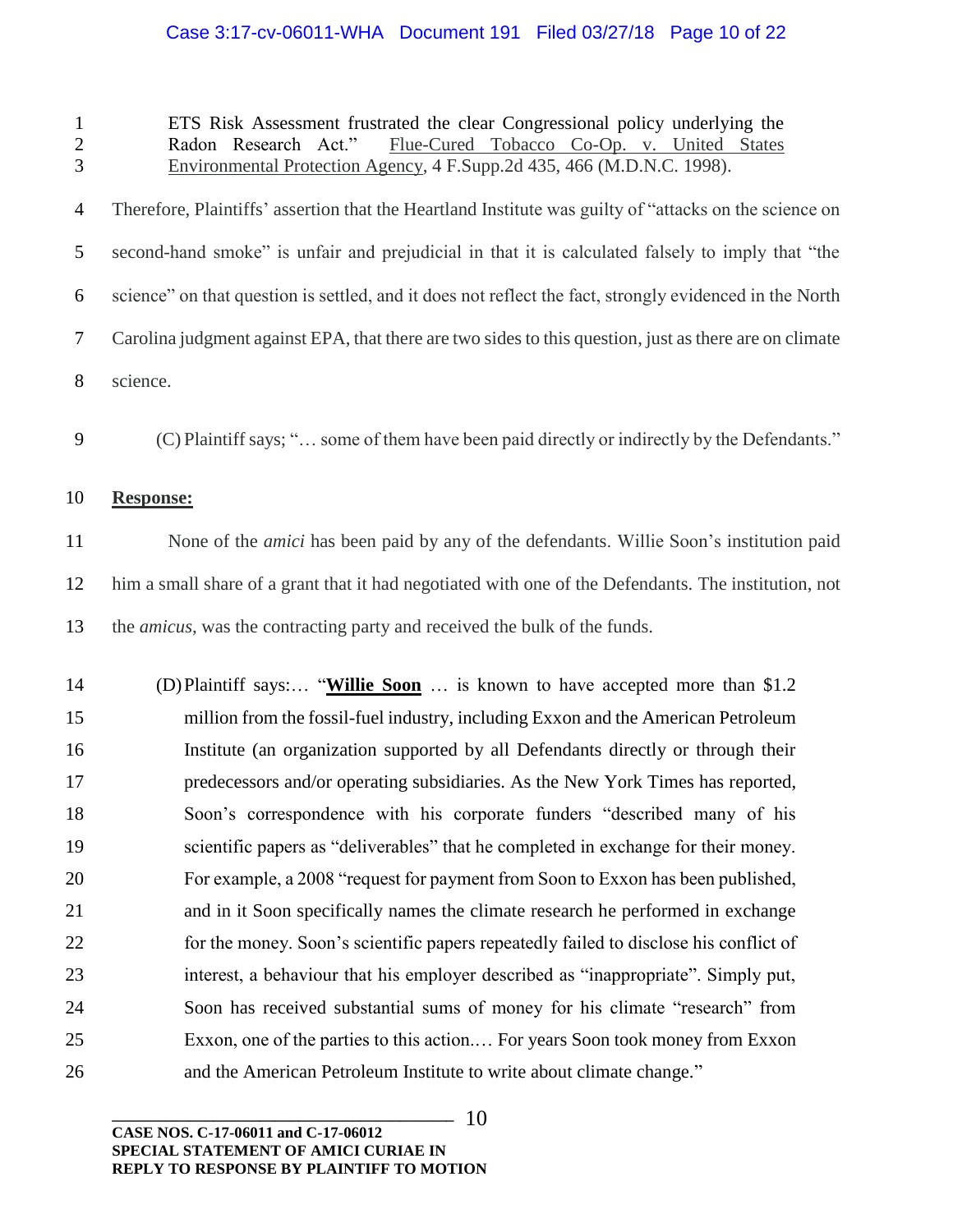#### **Response:**

 Dr Soon has not "accepted more than \$1.2 million from the fossil-fuel industry". He works at the Harvard-Smithsonian Center for Astrophysics, which, on his behalf, has negotiated contracts with various sources of funding for well over a decade. Some of the funders were fossil-fuel corporations or foundations. Dr Soon has also received grants from the National Aeronautics and Space Administration and from the U.S. Air Force Office of Scientific Research. The Center withheld most of the funds received as a contribution to overhead, so that the emoluments actually received by Dr Soon from these contracts were approximately equivalent to the annual wages of a burger-flipper at McDonald's. A very illuminating graph comparing expenditures by ExxonMobil and Greenpeace on climate change is set forth in Exhibit B hereto. The terms of the contracts with funders stipulated non-disclosure. Dr. Soon meticulously complied with those contract terms, as his employment with the Center as the contracting party

and as his employer required him to do.

 In 2015, Dr Soon co-authored a paper by amici Lord Monckton, Professor Legates and Dr. Briggs outlining some of the ideas that led to the research that is the subject of the second scientific point in the amicus brief. The paper was published in the *Science Bulletin* of the Chinese Academy of Sciences. It received extensive worldwide publicity, and downloads of the paper from the journal's website made it the most-read paper in the journal's entire 61- year archive, by an order of magnitude.

 One regrettable consequence was that, in an attempt to discredit the paper's findings, climate campaigners mounted a savage campaign of defamatory vituperation against Dr Soon – who had not in fact received any funding whatsoever for his participation – on the false ground that he had not disclosed his funding and had declared no conflict of interest.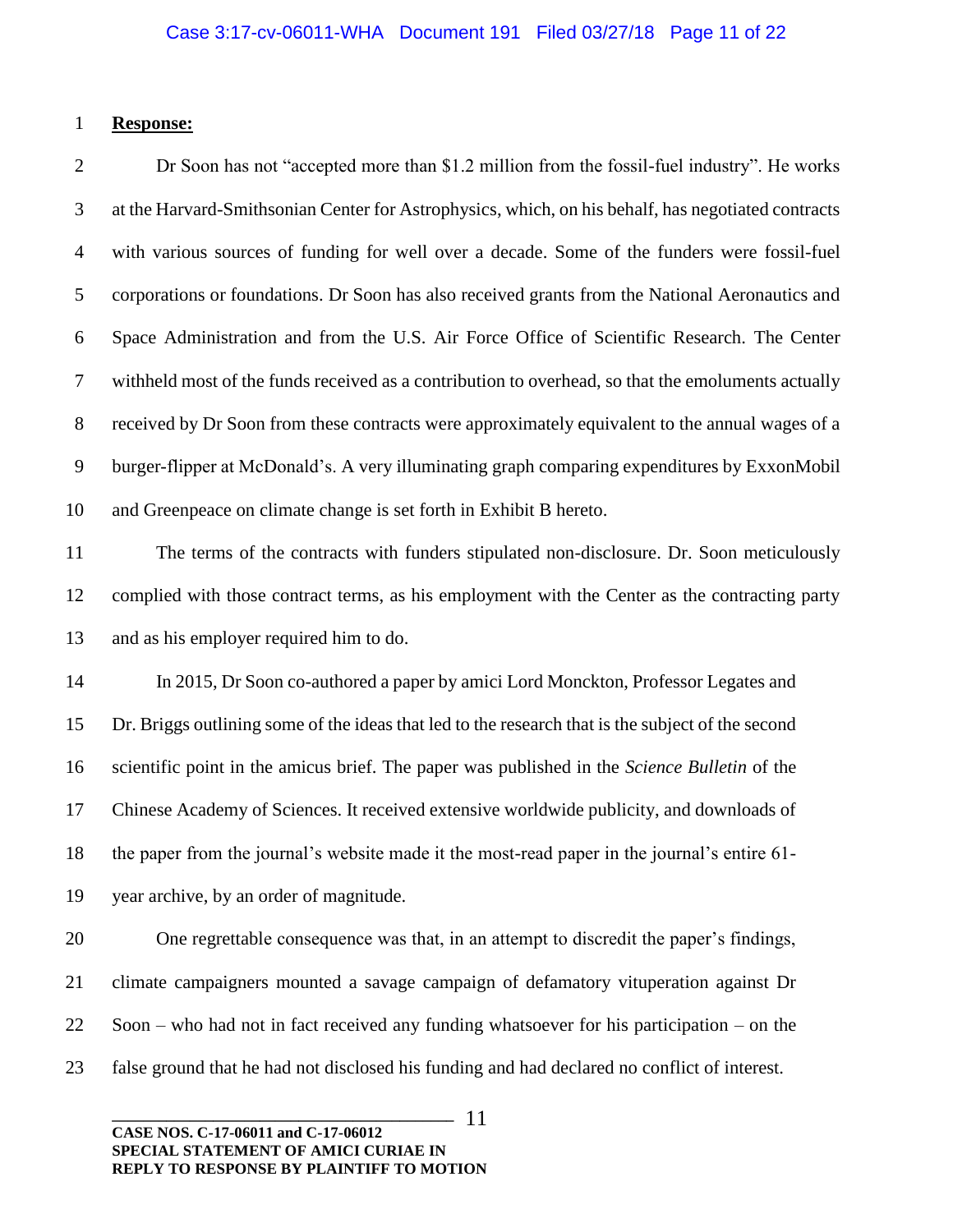#### Case 3:17-cv-06011-WHA Document 191 Filed 03/27/18 Page 12 of 22

 The Harvard-Smithsonian Center's director thereupon issued various public statements detrimental to its employee Dr. Soon, and disclosed contract details in breach of its contractual duty of confidentiality to the funder, leading to the loss of a substantial contract. The director bizarrely described Dr Soon's adherence to those contractual obligations of confidentiality as "inappropriate". He falsely accused Dr. Soon of having aggrandized his affiliation as being "Harvard-Smithsonian Center for Astrophysics" when Dr Soon had previously been instructed by Dr Irwin Shapiro, then Director of the Center, that he was to use precisely this very phrase to describe his affiliation!

 Lord Monckton wrote the Chief Justice of the United States, John Roberts, in his role as chief trustee of the Smithsonian Institution *ex officio,* whereupon the Center's false allegations against Dr Soon swiftly and permanently ceased, though no apology was ever made to him. A summary of Lord Monckton's investigation, conducted with the assistance of Professor Legates and Dr Briggs and sent to all Trustees of the Smithsonian, is set forth in Exhibit C.

 At the same time, an apparently coordinated hate campaign against Dr Soon, which has continued ever since, ran on the front pages of the *New York Times,* the *Washington Post,*  the *Boston Globe,* the *Los Angeles Times,* and in the columns of both *Science* and *Nature.*  As a result of the startling extent of that baseless campaign of hatred, Lord Monckton went carefully through the paper that had been published in the *Science Bulletin* to discover whether the hate campaign might be a diversionary tactic to draw attention away from any statement in the *Science Bulletin* paper that might have given climate campaigners grounds to apprehend that *amici's* research would eventually come across a significant error in the derivation of climate sensitivity.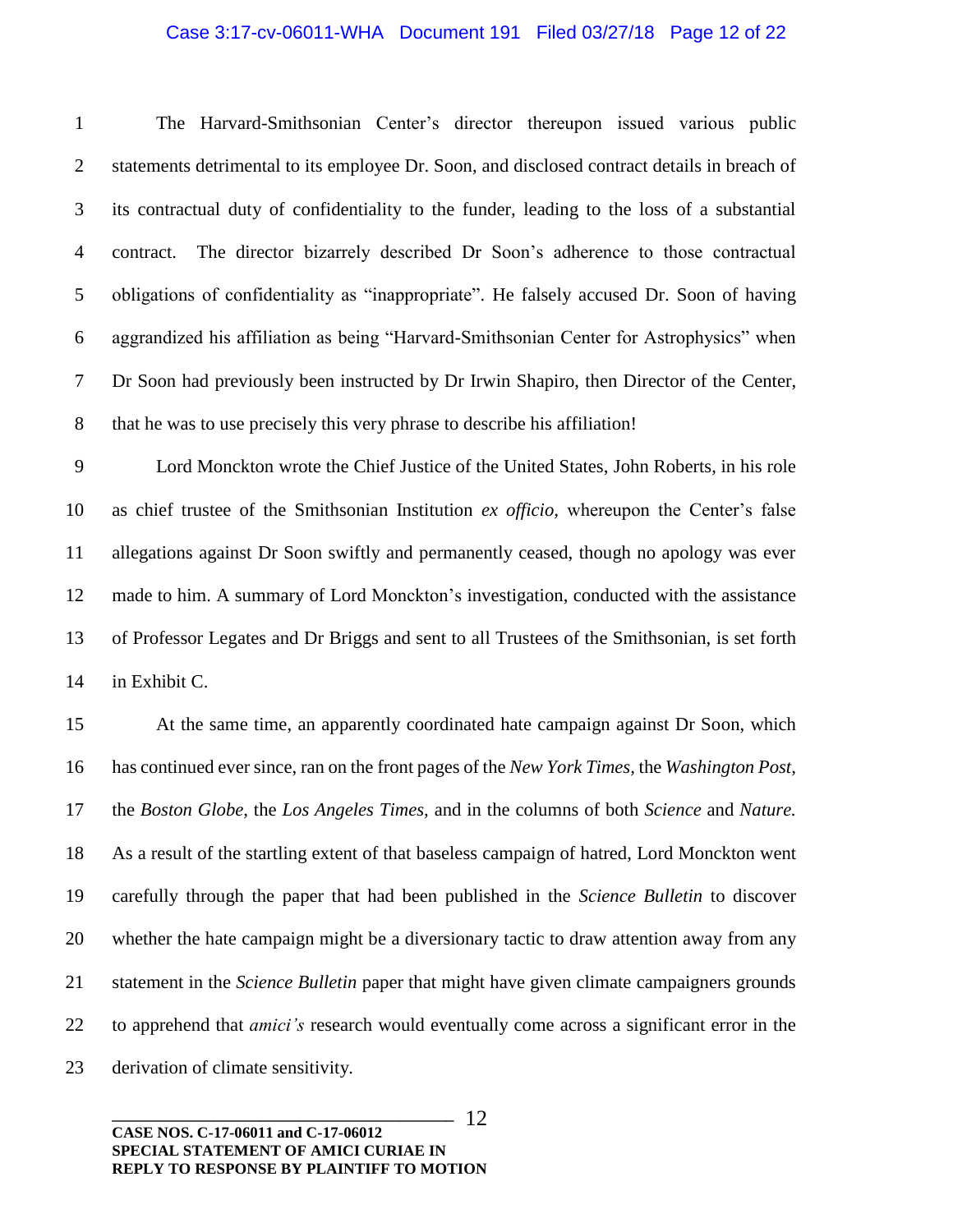#### Case 3:17-cv-06011-WHA Document 191 Filed 03/27/18 Page 13 of 22

 Lord Monckton found a single paragraph – which, ironically, Dr Soon had suggested should perhaps not be included on the ground that *amici's* research in that area was not yet complete – indicating that there appeared to be an irregularity in the feedback mathematics, though at that time *amici* had not identified the cause of the irregularity. Lord Monckton hereupon studied the equations and the related literature with some care, and the error described in the *amicus* brief came to light.

 (E) Plaintiff says: "David Legates identifies himself as a "former State Climatologist" for Delaware, but he does not mention that the Delaware governor ordered him not to use that title in connection with any statement on climate change, or that he was eventually asked to resign that position by officials at the University of Delaware. He is a research fellow at the Independent Institute (which previously received funding from Exxon and other fossil fuel interests), has previously been affiliated with the George C. Marshall Institute (another denialist group funded in the past by Exxon), and has given talks at the Heartland Institute. He also frequently co-authors papers with Monckton, Soon and/or 16 Briggs."

#### **Response:**

 Plaintiff has made several misstatements of fact, relying upon citations embodying these misstatements. The Governor of Delaware at no time ordered Professor Legates not to use the title of State Climatologist with respect to climate change. Following a misleading article by the *Delaware News Journal,* which had incorrectly stated that the State Climatologist was a nominee of the governor and thus should directly reflect her views on climate change, Governor Minner wrote, as set forth in Exhibit D hereto:

 "Recent media coverage of events associated with the subject of climate change has generated some confusion about the role of the State Climatologist and whom the position represents. In light of my position, and due to the confusion surrounding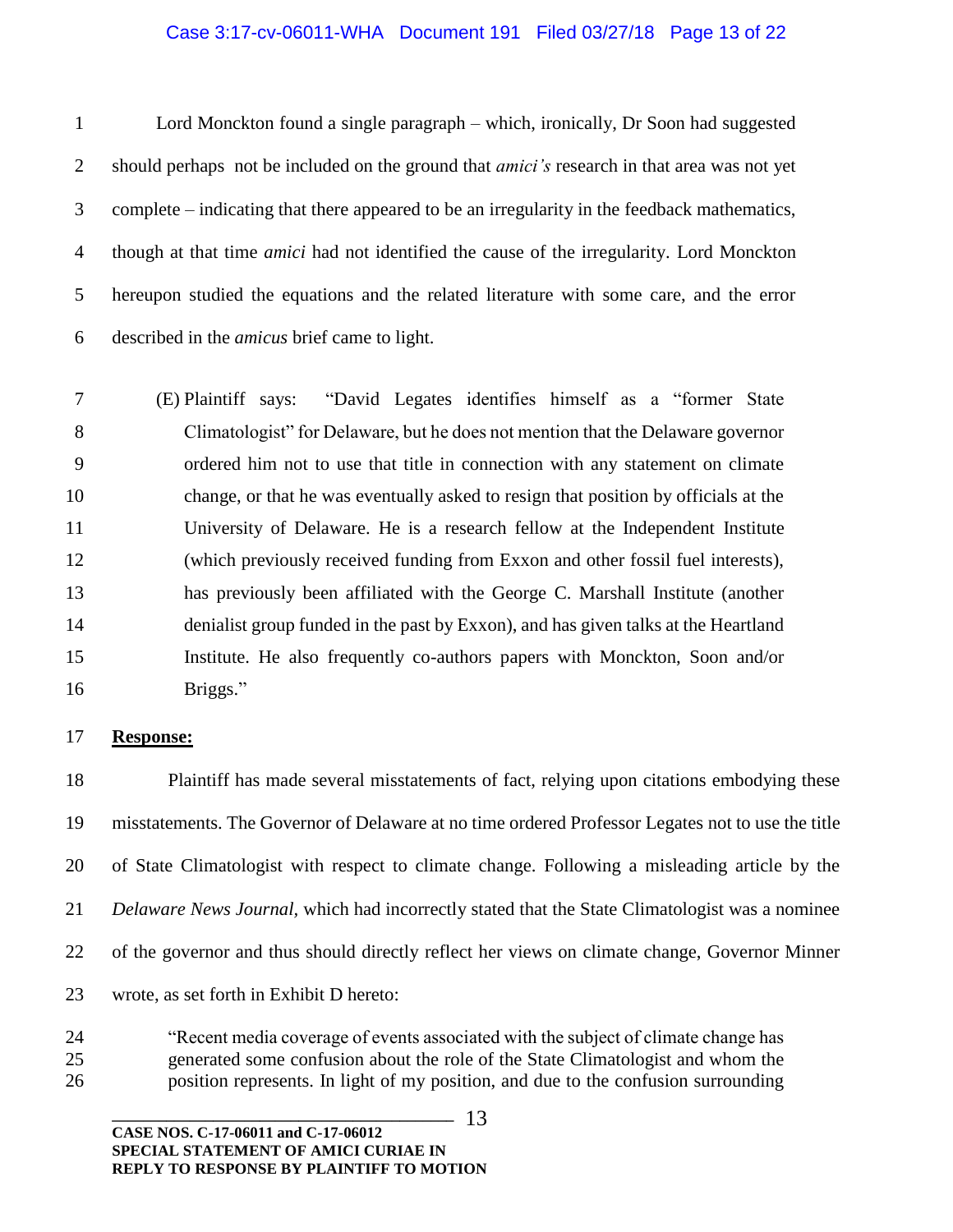### Case 3:17-cv-06011-WHA Document 191 Filed 03/27/18 Page 14 of 22

 your role with the State, I am directing you to offer any future statements on this or other public policy matters only on behalf of yourself or the University of Delaware and not as State Climatologist. I believe that your responsibilities as State Climatologist do not include representing the views of Delaware's Executive Branch, and I understand that you have not provided your opinions as such."

 Professor Legates was not "told to resign". Rather, in accordance with a gentlemen's agreement, he exchanged positions with Dr Danual Leathers, who had held the title before he became Deputy Dean of the University of Delaware.

 This matter is incorrectly recorded at the relentlessly unreliable Wikipedia, where climate campaigners tend to rewrite the biographies of those skeptical of the official position on the climate in such a way as to cast them in a maximally unfavorable light. Any attempt to correct such errors is simply deleted, usually within minutes. One such campaigner has rewritten some 2,000 biographies of skeptical researchers, some of them many times, in each instance with intent unfairly to harm their reputations.

 As to the allegations that Professor Legates is "affiliated" with three groups, having received funding therefrom, he has not received any money to conduct research on climate change, and the Heartland Institute has not paid him to give talks. As for the Independent Institute and the George C. Marshall Institute, Dr Legates has not had any interaction with them in at least a decade. And when he did, he was never paid for any work he performed with them or for them. The George C. Marshall Institute no longer even exists.

 (F) Plaintiff says: "**William Briggs** is a former adjunct professor of statistics at Cornell's medical school, who describes his specialty as "uncertainty analysis of all kinds"; his published work on climate change is almost entirely pieces co-authored with Monckton and/or Soon."

 

> **\_\_\_\_\_\_\_\_\_\_\_\_\_\_\_\_\_\_\_\_\_\_\_\_\_\_\_\_\_\_\_\_\_\_\_\_\_\_\_\_\_\_\_\_ CASE NOS. C-17-06011 and C-17-06012 SPECIAL STATEMENT OF AMICI CURIAE IN REPLY TO RESPONSE BY PLAINTIFF TO MOTION**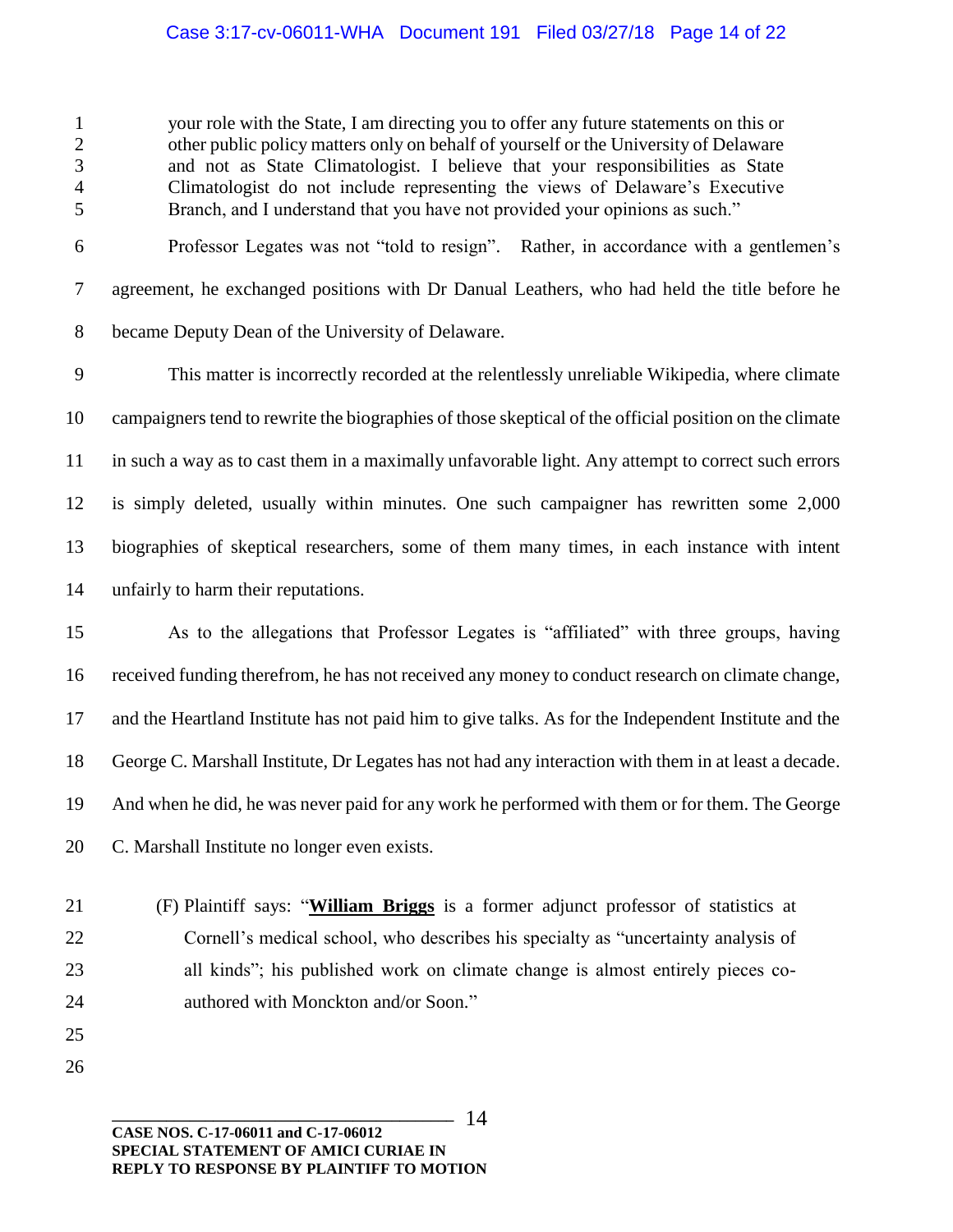#### **Response:**

 Dr Briggs was an Assistant Professor in Cornell's Medical School, and later an Adjunct Full Professor of Statistics at Cornell. He is the author of *Uncertainty: The Soul of Modeling, Probability and Statistics*, a leading work in the field that shows how massive over-certainty and false or misleading claims are caused by the kinds of statistical methods used in climate research, among other areas. One of his specialties is in assessing the value of forecasts, including climate and weather forecasts, an area in which he has published many works (some with Monckton, Soon, and Legates, and many without).

 (G)Plaintiff says: "Christopher Monckton … has a long history of unreliability. It appears that he has falsely claimed to be a member of the House of Lords, and to have discovered an "invention" that "shows much promise" to cure HIV, malaria and multiple sclerosis. He prepared a 55-page affidavit to provide what he called "expert testimony" to an American court, to show that there was only a "1 in 25 quadrillion" chance that President Obama's birth certificate was genuine. He appears to have made misleading statements about whether an article he wrote was peer-reviewed."

#### **Response:**

18 Lord Monckton's passport states: "The holder is The Right Honourable Christopher Walter, Viscount Monckton of Brenchley". By letters patent granted to Lord Monckton's grandfather, of perpetual effect and not rescinded, he is a Viscount in the Peerage of the United Kingdom, a member of the House of Lords. However, in 1998 the right to sit or vote was removed from nearly all hereditary peers, including Lord Monckton's late father, though all other privileges of the peerage remained. One day before an important televised debate on the climate question in Australia, the Clerk of the Parliaments in London issued a public letter to Lord Monckton telling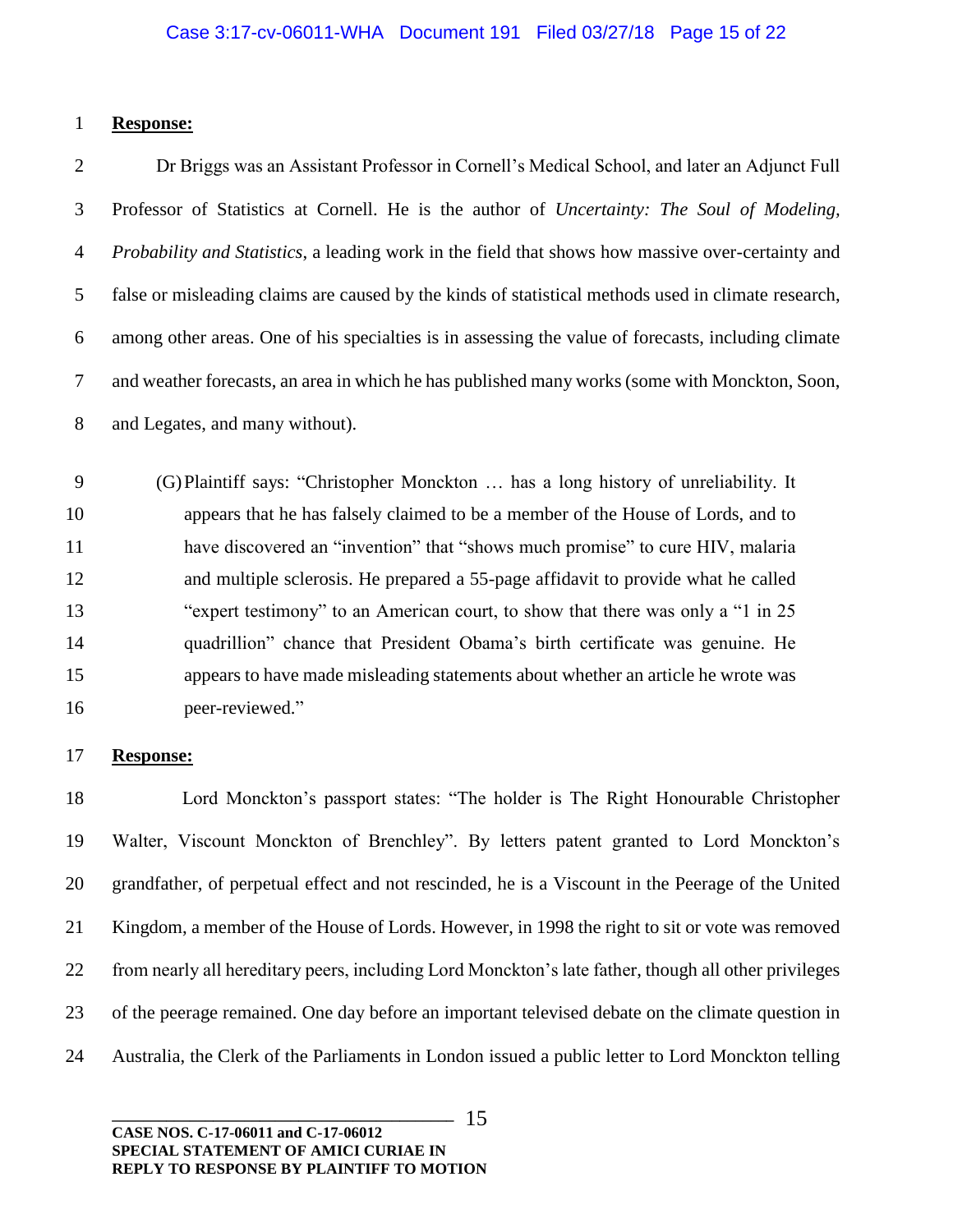#### Case 3:17-cv-06011-WHA Document 191 Filed 03/27/18 Page 16 of 22

 him not to call himself a member of the House. A legal opinion on the status of hereditary peers as members of the House is available. The Clerk was wrong.

 Lord Monckton conducts research in many fields and, working with a professor of surgery who is now the Australian Government's chief research scientist, he discovered a new use for a pre-existing medication. Of five wheelchair-bound multiple sclerosis patients treated with the medication, four are walking. An HIV patient gave blood for testing, and even small titres of the medication were found in laboratory tests to reduce the viral load noticeably. Efficacy of this novel, broad-spectrum approach against malaria has not yet been tested, but an expert at the Bill Gates Foundation considers it may be worth testing.

 The Sheriff of Maricopa County, Arizona, asked Lord Monckton to review the evidence of forgery in President Barack Obama's birth certificate and to provide an affidavit giving his opinion on the probability that the document was genuine. Before swearing the affidavit, Lord Monckton obtained a supporting affidavit from an eminent Professor of Mathematics, who certified that the methods used had been efficacious and the conclusion justified.

 Lord Monckton has not made misleading statements about peer review. A list of his peer- reviewed publications is available on request. In one instance, a paper by His Lordship was reviewed by an eminent professor, revised and published, whereupon at the instance of climate campaigners the editor who had commissioned the paper at the instance of a member of the Argonne National Laboratory and the professor who had reviewed the paper were dismissed and the new editors altered the slug at the masthead of the journal so that, instead of stating that the journal published "reviewed papers", it stated the journal published "non-reviewed papers".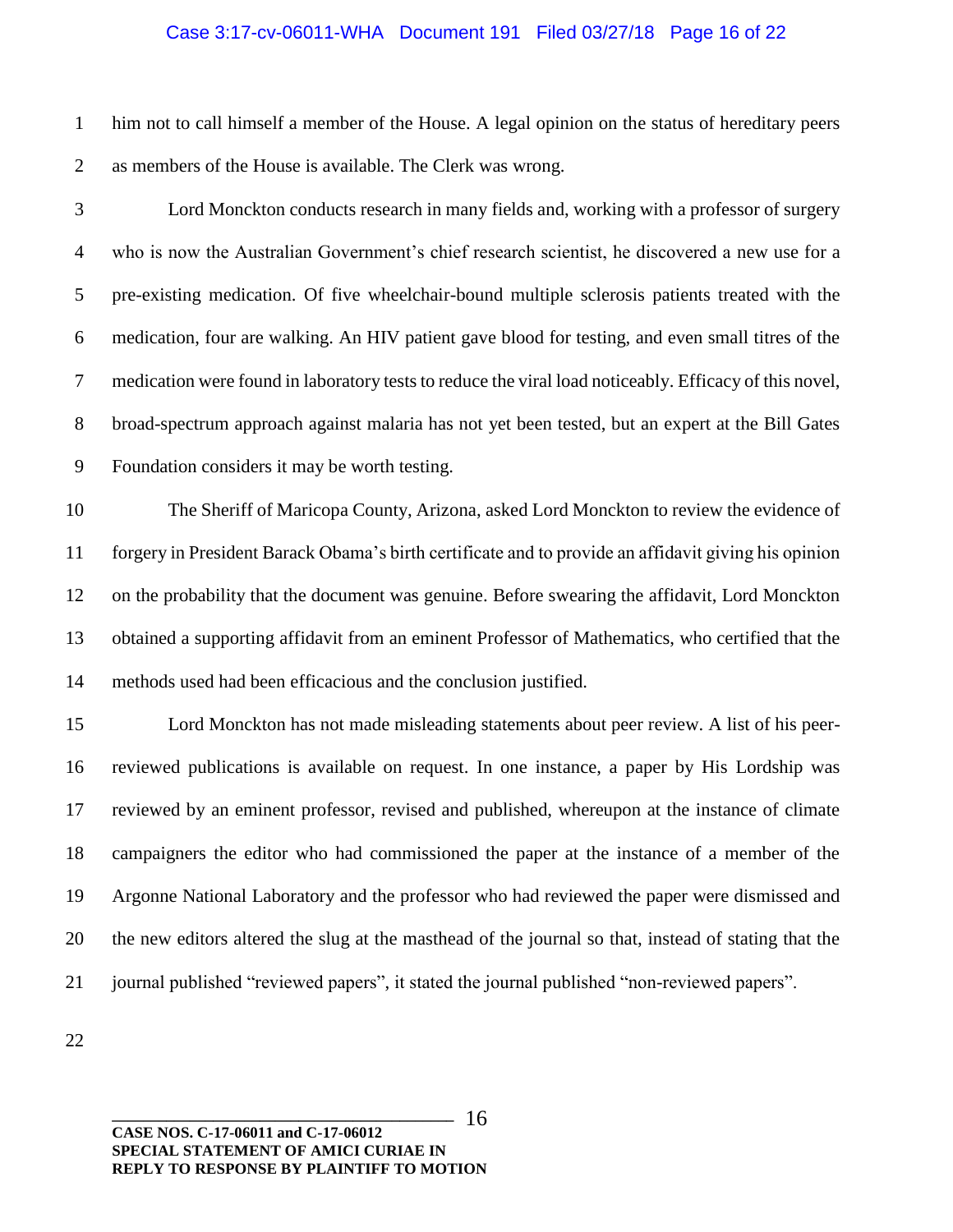| DATED: March 27, 2018                                                                                                                                                                                                                                                                   | Respectfully submitted,                                                                                                                                                                                                                                                                                                                                                                                                                                                                                                    |
|-----------------------------------------------------------------------------------------------------------------------------------------------------------------------------------------------------------------------------------------------------------------------------------------|----------------------------------------------------------------------------------------------------------------------------------------------------------------------------------------------------------------------------------------------------------------------------------------------------------------------------------------------------------------------------------------------------------------------------------------------------------------------------------------------------------------------------|
|                                                                                                                                                                                                                                                                                         | <b>LAW OFFICES OF JAMES BRADEN</b>                                                                                                                                                                                                                                                                                                                                                                                                                                                                                         |
|                                                                                                                                                                                                                                                                                         | By: /s/ James Braden<br><b>James Braden</b>                                                                                                                                                                                                                                                                                                                                                                                                                                                                                |
|                                                                                                                                                                                                                                                                                         | PETER FERRARA                                                                                                                                                                                                                                                                                                                                                                                                                                                                                                              |
|                                                                                                                                                                                                                                                                                         | By: /s/ Peter Ferrara<br>Peter Ferrara                                                                                                                                                                                                                                                                                                                                                                                                                                                                                     |
|                                                                                                                                                                                                                                                                                         | Attorneys for Amici Curiae<br>The Viscount Monckton of Brenchley, et al.                                                                                                                                                                                                                                                                                                                                                                                                                                                   |
|                                                                                                                                                                                                                                                                                         | <b>Exhibit A</b><br>Program to read down & count "consensus" endorsements in cook.txt                                                                                                                                                                                                                                                                                                                                                                                                                                      |
|                                                                                                                                                                                                                                                                                         |                                                                                                                                                                                                                                                                                                                                                                                                                                                                                                                            |
| #COMPILE EXE<br>DEFLNG a-z<br>FUNCTION PBMAIN () AS LONG                                                                                                                                                                                                                                | ' Compile to assembler for execution speed<br>'Long integer on interval [-2147483648, 2247483647]<br>' Program: main routine                                                                                                                                                                                                                                                                                                                                                                                               |
|                                                                                                                                                                                                                                                                                         |                                                                                                                                                                                                                                                                                                                                                                                                                                                                                                                            |
|                                                                                                                                                                                                                                                                                         |                                                                                                                                                                                                                                                                                                                                                                                                                                                                                                                            |
| $c$=CHR$(13): cr$=c$+CHR$(10)$                                                                                                                                                                                                                                                          | ' End-of-record markers                                                                                                                                                                                                                                                                                                                                                                                                                                                                                                    |
| DIM lev(12000), level(10), x AS STRING*1                                                                                                                                                                                                                                                | <b>UDIMENSION &amp; DECLARE VARIABLES</b>                                                                                                                                                                                                                                                                                                                                                                                                                                                                                  |
| OPEN "f:\warming\cook.txt" AS #1 LEN=1<br>j=0: d\$="": rec=1<br>$ct=0$                                                                                                                                                                                                                  | ' Open the Cook et al. text file                                                                                                                                                                                                                                                                                                                                                                                                                                                                                           |
|                                                                                                                                                                                                                                                                                         | ' Reset byte count: Reset data string: Recd counter=1<br>'DATAFIELD: 1 yr; 2 ttl; 3 jnl; 4 auth; 5 type; 6 E-level                                                                                                                                                                                                                                                                                                                                                                                                         |
| DO: $j=j+1$<br>GET #1,j,x: IF EOF(1) THEN EXIT DO<br>IF x="," OR x=c\$ THEN<br>$ct = ct + 1$<br>IF ct=5 THEN IF VAL(d\$)>7 THEN nbg=nbg+1<br>IF ct=6 THEN lev(rec)=VAL(d\$)<br>IF x=c\$ THEN ct=0: j=j+1: rec=rec+1<br>$d$="="$<br>$ELSE$ $d$=d$+x$<br>END IF<br>LOOP: CLOSE: rex=rec-1 | ' GET DATA: increment byte count j<br>' READ BYTE: and, if end of file reached, stop<br>'IF comma-delim. End of datafield, or end of record<br>' Increment datafield counter<br>Count non-peer, non-clim. & no-abstr. (E-level >7)<br>6 <sup>th</sup> datafield is endorsemt. Level: convert to integer<br>End of record: reset dfield counter: inc. byte & recd<br>' Reset data string to empty<br>' ELSE add byte to datafield string<br>' END read byte j<br>' Close the source file: rex is the # of abstracts on file |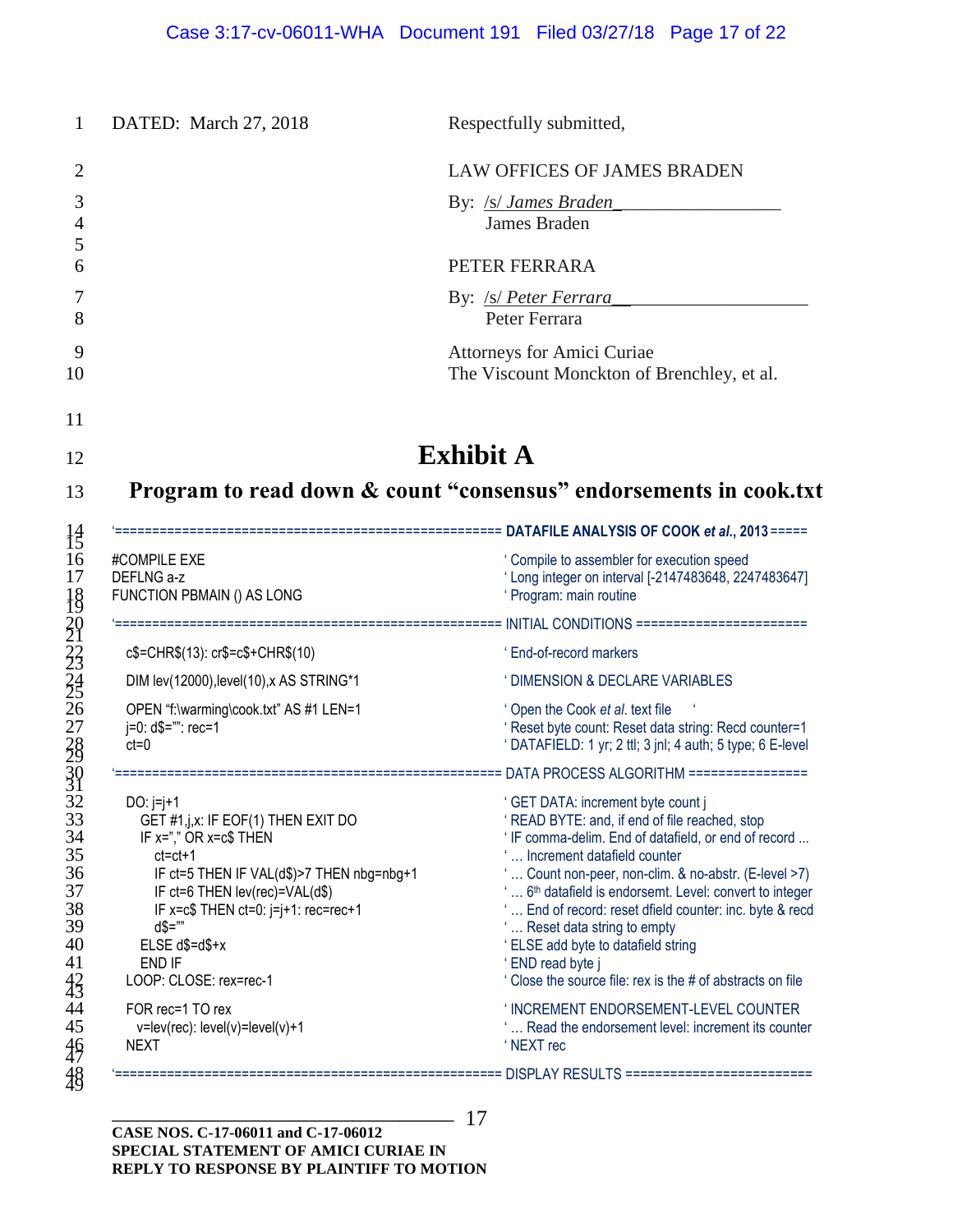| 4<br>$\overline{6}$<br>8<br>$^{18}_{10}$<br>11<br>12<br>13<br>$\frac{14}{15}$ | $k=0$                                                                                                                                  | 'RESULTS STRING: reset checksum counter                                                                                                                   |
|-------------------------------------------------------------------------------|----------------------------------------------------------------------------------------------------------------------------------------|-----------------------------------------------------------------------------------------------------------------------------------------------------------|
|                                                                               | FOR y=1 TO 7<br>res\$=res\$+FORMAT\$(level(v),"* $\# \# \# \# \# \$ : k=k+level(v)<br>NEXT: res\$=res\$+FORMAT\$(k,"*<br>######")+cr\$ | ' LEVELS OF ENDORSEMENT<br>Build results string: Count total papers<br>'NEXT v: Total-papers checksum should be 11,944                                    |
|                                                                               | FOR $v=1$ TO 7<br>res\$=res\$+FORMAT\$(level(v)/k,"* ###.0%")<br>NEXT: res\$=res\$+cr\$                                                | ' AS % OF ALL PAPERS<br>Include percentage in results string<br>'NEXT v (next level of endorsement)                                                       |
|                                                                               | FOR $v=1$ TO 7<br>IF $v=4$ THEN $w=0$ FLSE $w=v$<br>res\$=res\$+FORMAT\$(level(w)/(k+40-level(4)),"* ###.0%")<br><b>NEXT</b>           | ' AS % OF ALL PAPERS EXPRESSING AN OPINION<br>Set level 4 count to 0<br>Add percentage to results string<br>'NEXT v [NB: 40 papers expressed uncertainty] |
| 16<br>17                                                                      | m\$=res\$+cr\$+cr\$+" Total"+STR\$(rex)+": Excl"+STR\$(nbg)<br>MSGBOX m\$,,"Cook et al."                                               | 'rex should equal k: excluded papers 'Excl' should be 0<br><b>Display results</b>                                                                         |
| 19<br>20<br>21                                                                | <b>END FUNCTION</b>                                                                                                                    |                                                                                                                                                           |

## <sup>23</sup> **Exhibit B** 24 **Comparison of spending by ExxonMobil and Greenpeace on climate change**



**\_\_\_\_\_\_\_\_\_\_\_\_\_\_\_\_\_\_\_\_\_\_\_\_\_\_\_\_\_\_\_\_\_\_\_\_\_\_\_\_\_\_\_\_ CASE NOS. C-17-06011 and C-17-06012 SPECIAL STATEMENT OF AMICI CURIAE IN REPLY TO RESPONSE BY PLAINTIFF TO MOTION** - 18

20 21 22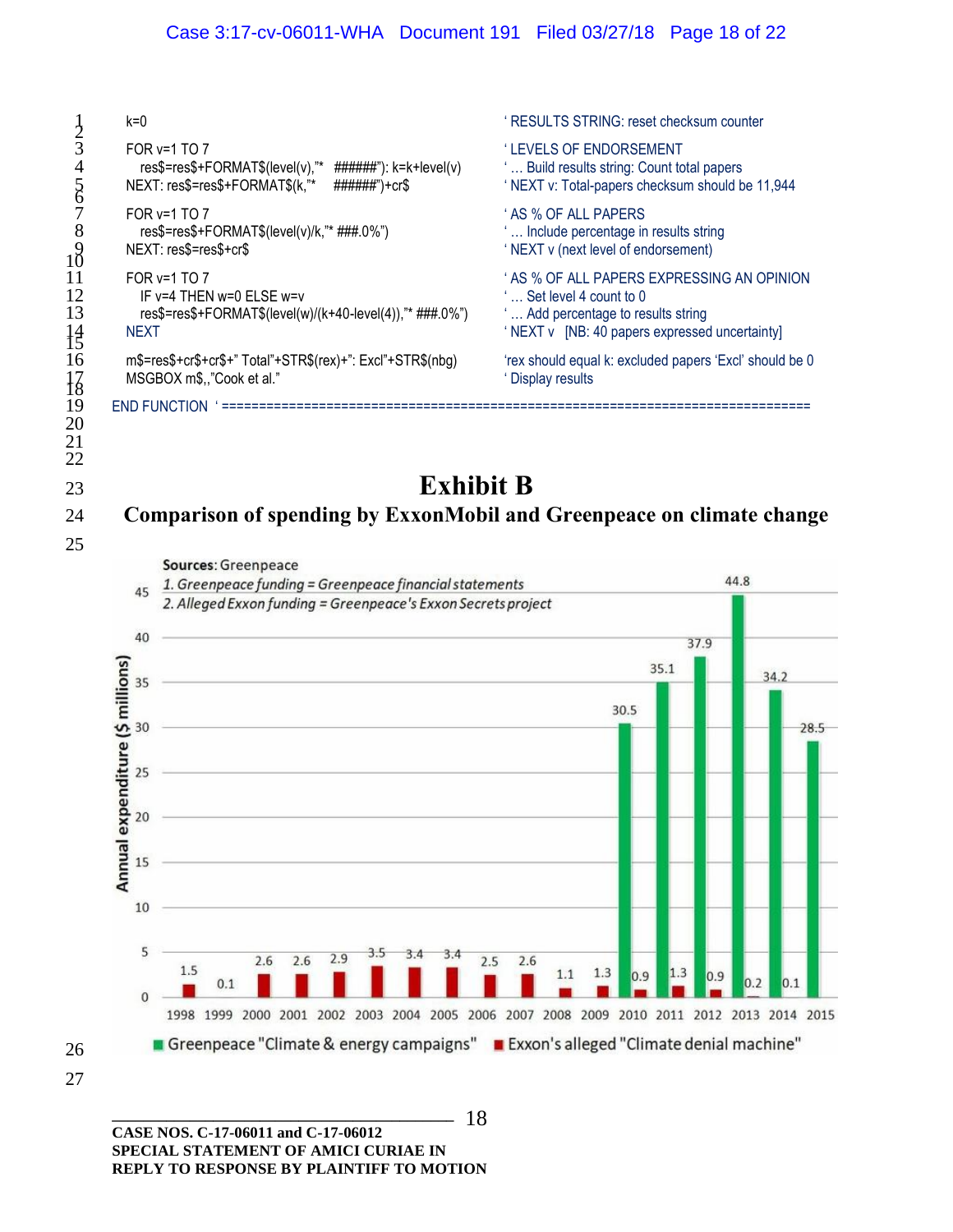**Exhibit C Misconduct by the Smithsonian: a report to the Regents Syllabus of findings**

 AS the three co-authors with Dr Willie Soon of *Why models run hot,* a January 2015 climate paper in the Chinese Academy's *Science Bulletin* whose publication led to the wide circulation of allegations that he had not disclosed a source of his research funding, we have investigated the allegations. Our findings are summarized on this page and the next.

 For 25 years Dr Wei-Hock Soon, an award-winning solar physicist of international standing expert in the Sun's modulation of terrestrial climate, has been a tenured but unsalaried employee of the Smithsonian Astrophysical Observatory, affiliated to the Harvard-Smithsonian Center for Astrophysics. The Smithsonian Trust Fund pays him out of money received from donors he has approached. He reports each proposed grant to the Observatory, which is then solely responsible for negotiating and signing a funding contract with the donor, receiving the funds, retaining 30% for overhead, and paying for his research out of the balance.

 In 2008 the Observatory negotiated such a contract with Southern Company. The contract included a term binding the Smithsonian – and, therefore, Dr Soon as its employee – not to publish the donor's identity. The Smithsonian should not have agreed to that term, but, having agreed to it, should have honored it. Instead, it acted in breach of contract, of the Stored Communications Act and of its obligations to Dr Soon by disclosing the funders' identity. Dr Soon, in making no disclosure, honored the contract as the law requires.

 Late in 2009 a political advocacy group made an FOIA request to the Smithsonian for details of Dr Soon's funders. Dr Soon twice wrote to the general counsel's office to say FOIA did not bind the Smithsonian and that disclosure would breach the Smithsonian's obligation of commercial confidentiality and its policy on FOIA compliance, and advocacy groups would exploit it to prejudice his academic freedom. Nevertheless, the Smithsonian's general counsel shut off Dr Soon's computer access and appropriated copies of his files, whereupon the Smithsonian made the disclosure, which, as he had predicted, the advocacy group swiftly and ruthlessly exploited to his disadvantage and to that of the Smithsonian. The Smithsonian's disclosure was intended to put Dr Soon's funding at risk, and has now done so. Later this year, Southern Company will not renew its long-standing contract with the Smithsonian to fund his research.

 In January 2015 a political advocacy group, inferentially to divert attention from our paper's conclusions, widely circulated in the international news media an allegation that fossil-fuel interests had funded Dr Soon's research for our paper but he had not disclosed his "conflict of interest" to the *Science Bulletin*. The editor consulted the lead author, who explained we had all done the research in our own time and on our own dime. The advocacy group, on realizing no one had funded our paper, widely circulated allegations that in 11 earlier papers published since 2008 Dr Soon had not disclosed Southern Company's funding. The group did not challenge his scientific conclusions *in se*. Southern Company did not directly or indirectly influence him or require or expect him to alter the content of any of his papers or to reflect any particular scientific viewpoint. Nor, given the subject-matter of each of the 11 papers, could any conceivable conflict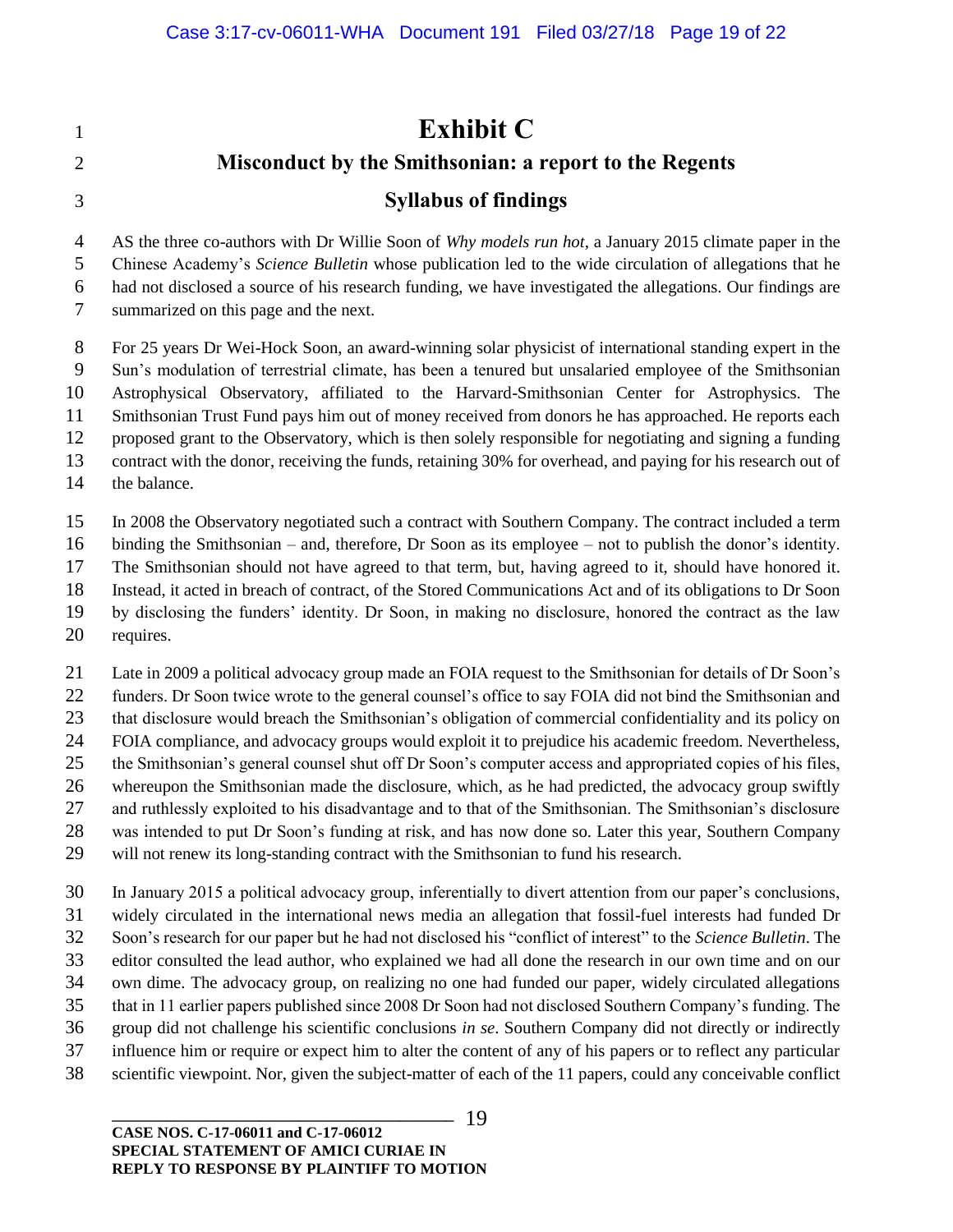- of interest on his part be legitimately imagined to have arisen from Southern Company's funding of his research.
- In response to the recent publicity, the Smithsonian and its senior management engaged in a willful and apparently co-ordinated campaign of false statements and implications intended to damage Dr Soon:

 **February 21:** Ms Christine Pulliam, a Smithsonian press officer, told *The Guardian* that Dr Soon had "failed to meet the disclosure requirements of some of the journals that published his research". She added: "Soon should have followed those policies." Yet the Smithsonian's contract term forbade him to identify his funder; and, in any event, no reportable conflict of interest arose because Southern Company had had no involvement in the methodology, conclusions or decision whether to publish the research, and because the subject-matter was not such as to arouse genuine suspicion of a conflict of interest.

- **February 22:** The Smithsonian issued a press release announcing that it would stage an investigation into
- what the release described as Dr Soon's "failure to disclose" his funding. Yet the Smithsonian knew he had
- merely acted in compliance with the non-disclosure obligation they, not he, had negotiated. This release
- has since been retracted and replaced.
- **February 22:** The press statement by the Smithsonian falsely claimed that the Smithsonian does "not fund
- Dr Soon". True, the Smithsonian does not pay him a salary, and he is responsible for attracting research
- funds, but it is the Smithsonian Trust Fund that receives donors' grants and pays him from the Trust Fund.

 **February 22:** The Smithsonian's statement said Dr Soon is merely a "part-time researcher", when his appointment is full-time but he has been ill ever since – and at least in part owing to – the original disclosure by the Smithsonian of the confidential details of his funding.

- **February 22:** The Smithsonian's statement falsely implied that Dr Soon does not think we are a cause of climate change. Yet *Why models run hot* is irrefutable evidence that he, like all of us, accepts we are a cause of it. The scientific debate is not about *whether* we cause global warming, but about *how much* global warming we may cause.
- 
- **February 25:** The Observatory's director, Dr Charles Alcock, told the *Chronicle of Higher Education* that Dr Soon should not have described his affiliation as "Harvard-Smithsonian Center for Astrophysics" and that he "holds no Harvard appointment", falsely implying he had inflated his affiliation. Dr Alcock added that, legally speaking, the Center has no existence. Yet he is its director. Its name is mentioned in funding proposals it sent to Southern Company. If it has no legal existence, the Observatory's use of its name in funding proposals was dishonest. A previous director had issued a standing instruction, not since rescinded, that the affiliation was to be stated as "Harvard-Smithsonian Center for Astrophysics". In every paper for 25 years Dr Soon had complied, without objection from the Smithsonian. Dr Alcock was wrong to criticize him on this ground, wrong to imply he was falsely claiming "a Harvard appointment", and wrong in terms of Smithsonian policy not to pass to general counsel our FOIA request for the Center's founding documents.
- **February 25:** Dr Kress, the Smithsonian's interim under-secretary for science, made a public statement that Dr Soon's research "was not of the highest quality". Yet the Smithsonian had given Dr Soon an award in in 2003 for the high quality of his research. Dr Kress, a botanist unqualified to assess the value of research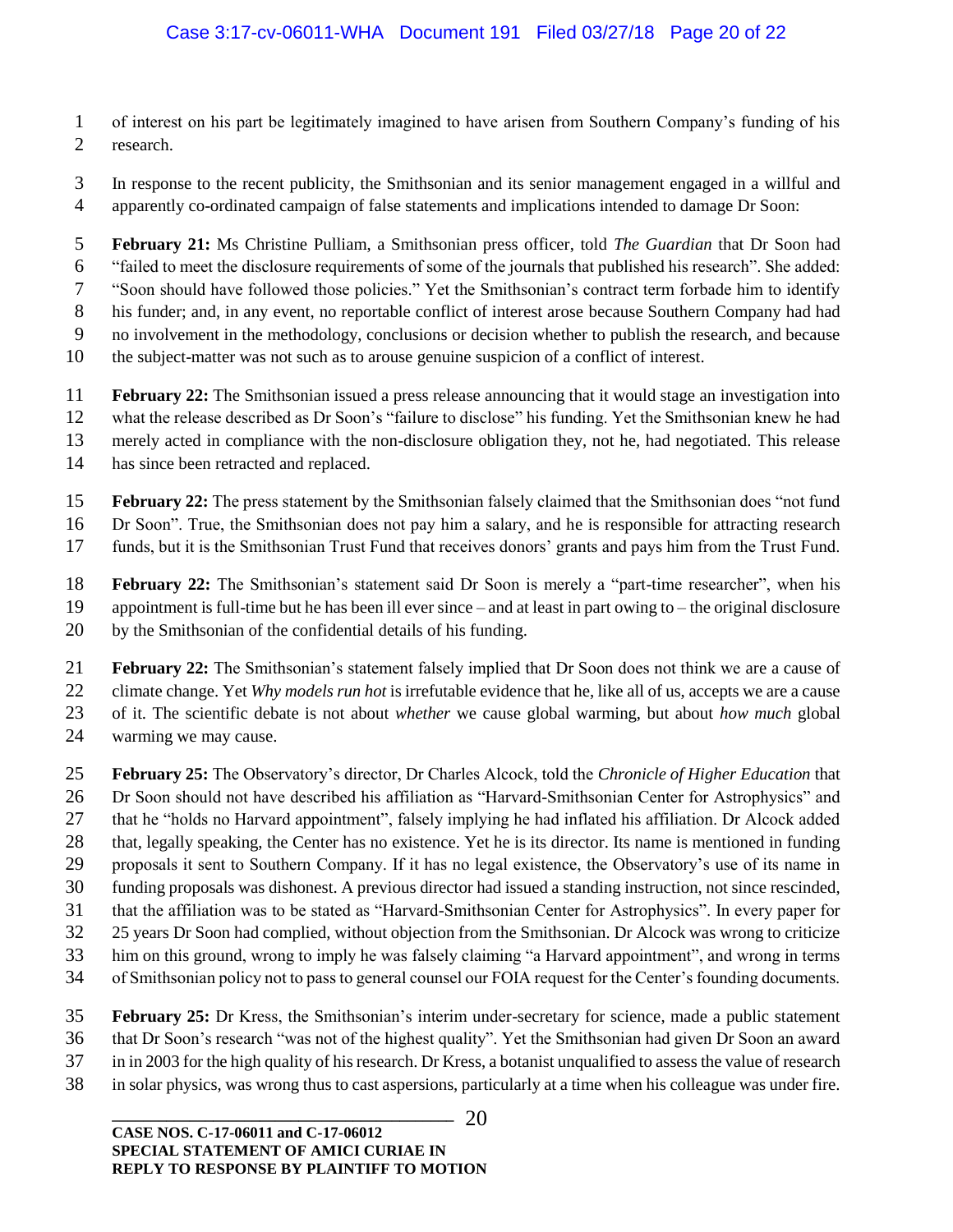### Case 3:17-cv-06011-WHA Document 191 Filed 03/27/18 Page 21 of 22

- These many falsehoods and false implications, within days of each other, were intended individually and
- by mutual reinforcement to cause severe financial loss to Dr Soon and to compound the damage the
- Smithsonian had already done to his health, reputation, livelihood and career as a solar physicist. The
- inexplicable and continuing refusal by the Smithsonian to correct the record, despite Dr Soon's requests
- and ours that it should do so, further aggravates the damage to him and evidences the Smithsonian's intent
- to cause him loss and damage.

 Dr Soon is manifestly blameless. He has acted at all times correctly, in compliance with the policies of the Smithsonian and with the terms of his donor's funding contract with his employer. Dr Soon declared his

sources of funding for all his published papers other than those funded by Southern Company, for he was

under no contractual obligation not to disclose those funders' identity. It was only in the 11 papers to whose

- funding Southern Company had contributed that he did not disclose the funders' identity, for through the
- Smithsonian's fault and not his he was bound in law not to disclose it.
- The Smithsonian and its personnel acted questionably in agreeing to the confidentiality clause, unlawfully
- in failing to honor it once they had agreed to it, improperly in failing to follow its own FOIA policies,

reprehensibly in failing to come to the aid of a long-standing and award-winning colleague suffering

because he had acted in compliance with a contract term to which they had consented, criminally in

conducting a campaign of coordinated and false allegations and implications intended to damage Dr Soon

and cause him financial loss, willfully in failing to correct the record when asked, and prejudicially in

ignoring our FOI request for copies of the Center for Astrophysics' founding documents.

We are asking the Regents and Inspector-General of the Smithsonian and the Attorney-General of

- Massachusetts to investigate the Smithsonian's misconduct. When they have confirmed our findings, the
- Smithsonian must apologize to Dr Soon and make just and full restitution to him for the loss and damage it
- has caused.
- Viscount Monckton of Brenchley
- Professor David Legates
- Dr Matt Briggs

## **Exhibit D Letter from the Governor of Delaware to Professor Legates February 13, 2007**

- Ruth Anne Minner, Governor
- Dr David Legates, University of Delaware
- Dear Dr Legates

April 2015